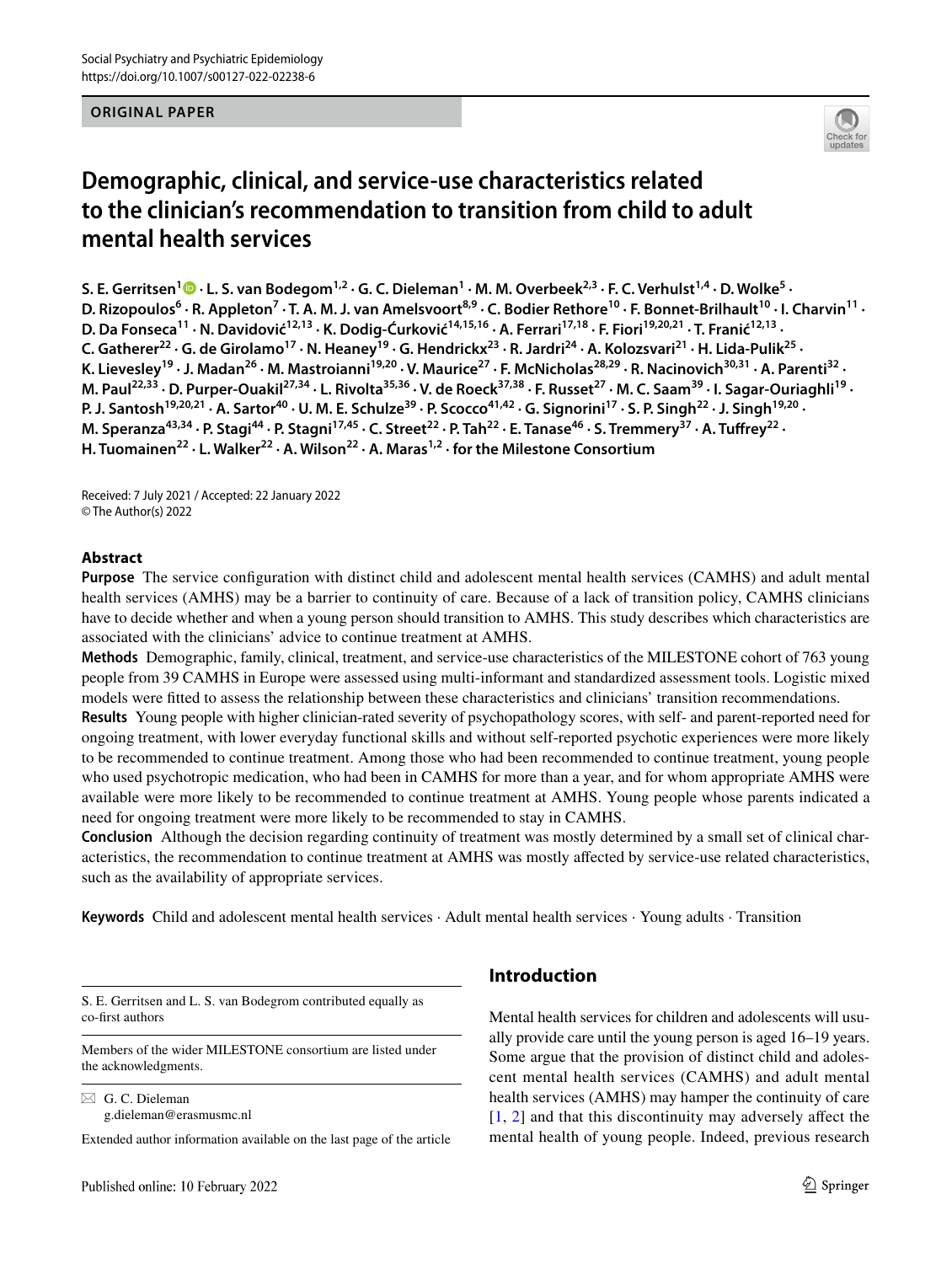indicates 30% to 84% of young people experience a discontinuity of care after reaching the upper age limit of their CAMHS [\[3](#page-14-2)[–5](#page-14-3)], yet no studies to date have investigated how a discontinuity of care may afect the mental health of young people. Additionally, previous studies often do not clearly indicate whether or not the discontinuity of care is in accordance with the recommendation from the CAMHS clinician, i.e., that further mental health care was not required. To provide insight in reasons for this discontinuity, it is important to disentangle the diferent steps in the process of transition from CAMHS to AMHS.

Once young people reach the upper age limit of their CAMHS, clinicians need to advise patients and their parents about the type of care, if any, that will be needed going forwards to ensure optimal mental health. First, the clinicians' recommendations address any need for continued mental health care. Second, if continuation of mental health care is deemed necessary, the clinician needs to decide where such care should be provided. In certain circumstances, this might include continuing at CAMHS for a short period to conclude treatment, or alternatively, transfer to AMHS or to another type of mental health service. The clinician's recommendation regarding continuity of care is the frst step in the process of transition and may have a signifcant impact on the young person's outcomes. Therefore, our study focusses on the clinician's transition recommendation and aims to describe which factors are associated with this recommendation.

Several studies have tested factors associated with referral to AMHS after adolescents reached the upper age limit of their mental health services. The results of these studies are consistent in showing that a clinical classifcation of a psychotic or personality disorder is associated with a greater likelihood of referral to adult mental health care [[4,](#page-14-4) [6](#page-15-0), [7](#page-15-1)], but are inconclusive with regard to demographic and family characteristics and treatment and service-use related characteristics, specifcally length of stay in CAMHS and psychotropic medication use [[4](#page-14-4), [6,](#page-15-0) [7](#page-15-1)]. Comparison of the results of existing studies is hampered by variations in methodology, such as whether bivariate or multivariate analyses are used, and variations in the groups that were compared: most studies compared young people who were referred or transitioned to AMHS to young people who did not [[4](#page-14-4), [5,](#page-14-3) [7](#page-15-1)]. Other studies described young people who were referred to AMHS or transitioned compared to those who were discharged [\[8](#page-15-2)] or those who stayed in CAMHS [[9\]](#page-15-3). Other indicators of severity of psychopathology have not previously been studied in relation to referral such as the clinician's rating of severity of psychopathology, self- and parentreported problem levels, psychotic experiences, suicidality, daily functional skills, self- and parent-reported need for ongoing treatment, inpatient service use, and visits to the accident and emergency department.

This European study used multi-informant standardized assessment to determine which demographic, family, clinical, treatment, and service-use-related characteristics are associated with clinicians' transition recommendation to continue care in general, and the recommendation to continue care at AMHS specifcally, using multivariate analyses.

# **Methods**

### **Study design and participants**

This study was carried out on the MILESTONE cohort [[10,](#page-15-4) [11](#page-15-5)]. A total of 786 young people were recruited from 39 CAMHS in Europe (Belgium, Croatia, France, Germany, Ireland, Italy, The Netherlands, and The United Kingdom) between October 2015 and December 2016 (see Fig. [1](#page-2-0)). Eligible young people were receiving care in CAMHS and within a year of reaching the upper age limit of that CAMHS (or three months after, if still in CAMHS). A total of 6238 young people had a patient record at one of 39 CAMHS and met the age criterion. They were assessed further for eligibility and inclusion criteria by care coordinators and clinicians. A total of 2941 young people were considered ineligible, of which 220 young people no longer met the age criterion and 1424 no longer visited the CAMHS at the time they could be informed about the study. Care coordinators and clinicians introduced the study to 1692 young people, after which young people indicated whether they consented to being contacted by the research team. Due to medical ethical reasons, our research team was not allowed to contact young people to inform them about the study directly. Of all young people to whom the study was introduced  $(n=1692)$ , 763 young people (45.1%) were recruited to the MILESTONE cohort.

Country-specific consent procedures were followed, according to national laws and medical ethical regulations. A parent and a CAMHS clinician (a mental health professional responsible for, or coordinating, the care for the young person) were also asked to participate in the study. A total of 763 young people consented to participate and completed baseline assessments. Gerritsen et al. [\[11\]](#page-15-5) provide a detailed description of the recruitment process and cohort characteristics. The study protocol was approved (ISRCTN83240263; NCT03013595) by the UK National Research Ethics Service Committee West Midlands—South Birmingham (15/ WM/0052) and ethics boards in participating countries.

#### **Procedure**

Baseline assessments were conducted after consent was provided. Young people and their parents completed interviews and questionnaires during assessments which took place at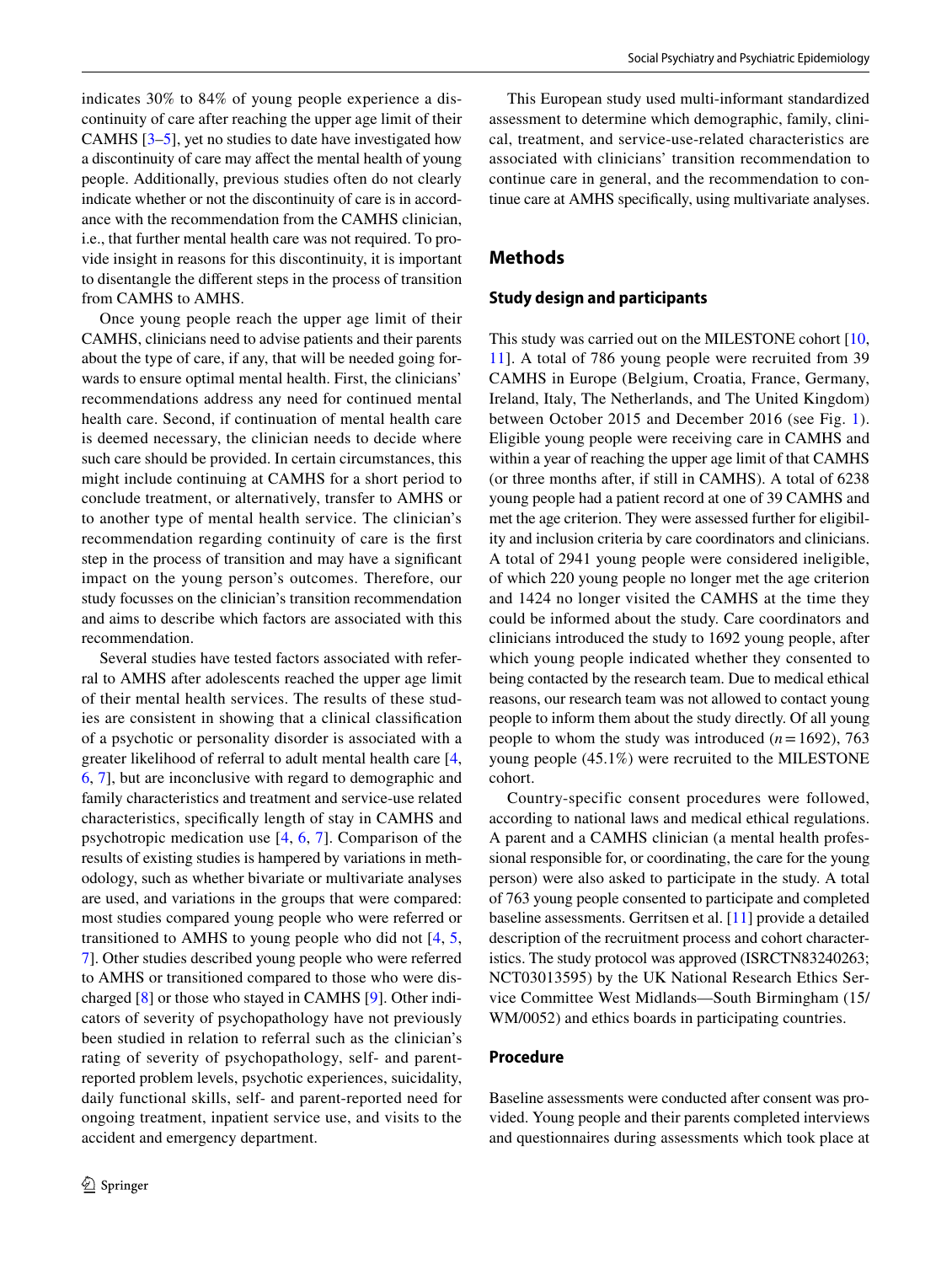

Note: YP = young person; PC = parent/carer; CL = clinician. A total of 763 young people consented and participated in baseline assessments, which is 45.1% of all young people to whom the study was introduced (763/786+906).

<span id="page-2-0"></span>Fig. 1 CONSORT flow diagram of participants

the local CAMHS, at home or over the phone. Questionnaires were administered online via the HealthTracker™ platform; paper copies were only used if HealthTracker could not be accessed. Clinicians completed questionnaires and/or medical records were accessed to provide clinical information on the young person. Data collected at baseline included information on demographic, family, clinical, treatment, and service-use characteristics as well as on transition recommendations.

#### **Measures**

# **Demographic, family, clinical, treatment, and service‑use characteristics**

Demographic and family characteristics included living situation, education/employment, and psychopathology in biological parents. Clinical characteristics included self- and parent-reported emotional/behavioural problems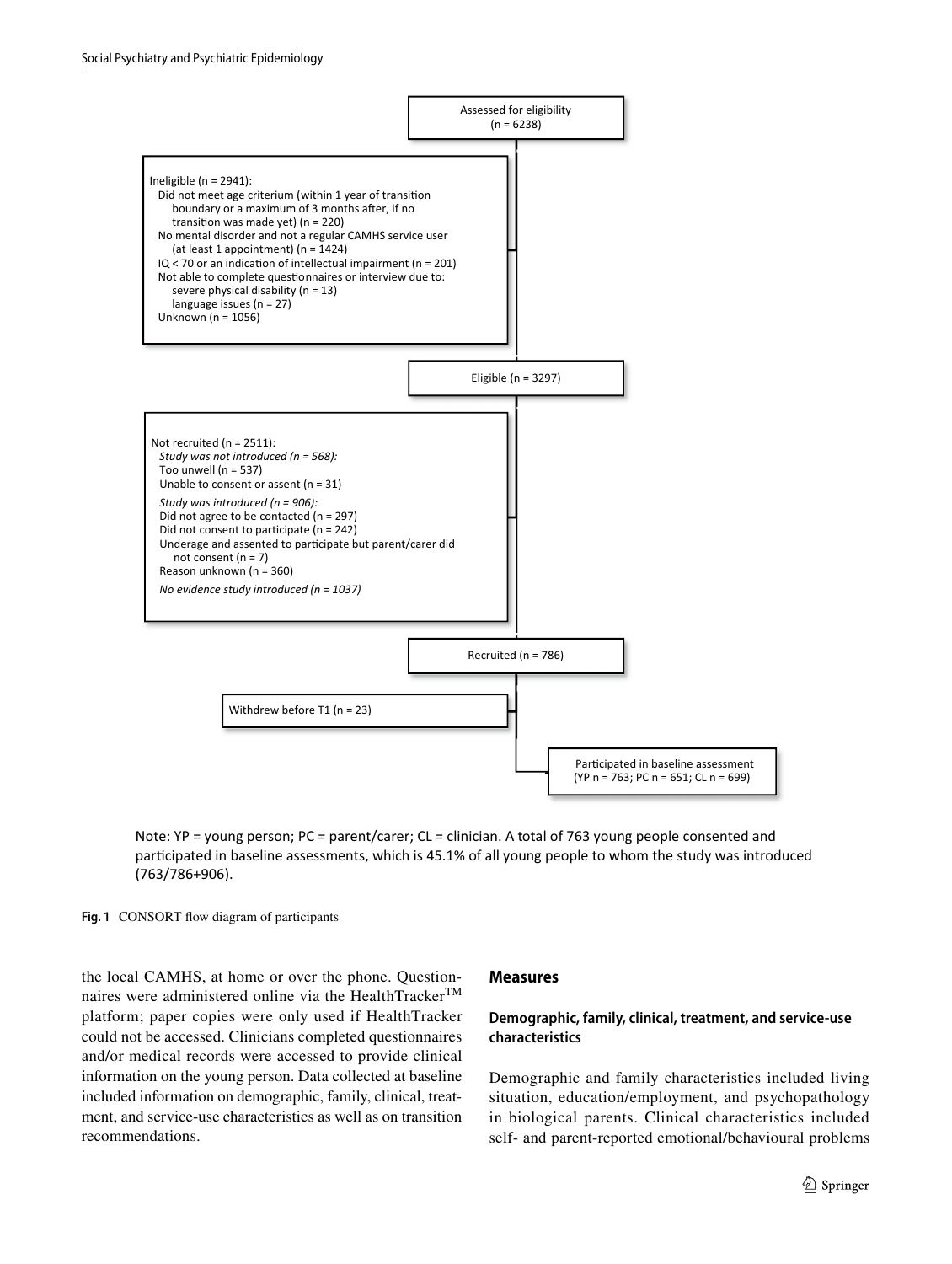(collectively referred to as 'problem levels'), clinical classifications, clinician-rated severity of psychopathology, self-reported suicidal thoughts/behaviours or self-harm, selfreported psychotic experiences, and parent-reported everyday functional skills. Treatment and service-use characteristics included self-reported inpatient psychiatric service use, accident and emergency department service use, psychotropic medication use, self-reported length of CAMHS use, the availability of appropriate AMHS according to the clinician (i.e., a local AMHS service with the skills/resources to treat the young person's condition), and the need for ongoing treatment irrespective of the type of care or service indicated by young people and parents. All measures described in this paper were administered at baseline and are listed in Table [1.](#page-4-0)

#### **Transition recommendations**

Transition recommendations by the clinician were assessed using the Transition Readiness and Appropriateness Measure [\[12](#page-15-6)] (TRAM; see Table [1\)](#page-4-0). To study characteristics associated with continued care in general and a recommendation to continue care at AMHS specifcally, the transition recommendation was dichotomised in two ways. The frst indicated a recommendation for continuity of treatment within a mental healthcare setting (if the clinician indicated it was most appropriate to 'continue treatment at current CAMHS service', 'continue treatment by other mental health services' or 'transition to AMHS') or discontinuity of treatment (if the clinician indicated it was most appropriate to 'discharge' or 'discharge to the general practitioner'). Second, if the recommendation was to continue treatment, response categories were collapsed to indicate whether continued care was recommended in CAMHS ('continue treatment at current CAMHS service' or 'continue treatment at other CAMHS') or AMHS ('transition to AMHS').

#### **Covariates**

Gender, highest level of parental education, and country were reported and included as covariates in the analyses to account for potential confounding by these characteristics.

### **Statistical analyses**

Details on how the diferent measures were scored and applied in analyses are described in Table [1](#page-4-0).

First, we assessed which demographic, family, clinical, treatment, and service-use-related characteristics of young people were associated with the clinician's treatment recommendations, by ftting logistic mixed models. Demographic, family, clinical, treatment, and service-use related characteristics were included as independent variables, and the clinician's recommendation was included as the dependent variable, dichotomized as needing continued mental health treatment versus not needing that treatment according to the clinician. Second, among young people who were recommended to continue mental health treatment, we used logistic mixed models to assess which demographic, family, clinical, treatment, and service-userelated characteristics were associated with being recommended to continue treatment at AMHS (i.e., to transition) versus CAMHS.

To account for potential confounding, all analyses were multivariate, and gender, parents' highest completed level of education, and country were added as covariates. 'Omnibus-tests' were conducted to test whether adding non-linear efects (cubic splines) and/or interactions between clinical classifcations and gender need for ongoing treatment and length of CAMHS use improved model ft. If an omnibus test indicated interactions and/or non-linear efects signifcantly contributed to an improved model ft, additional analyses were conducted to assess which specifc efects improved the model.

Model ft was assessed by comparing the ft of the fnal model to a covariate only model with a likelihood ratio test. Pooled odds ratios and corresponding 95% confdence intervals were reported. The signifcance level was set at  $\alpha$  = 0.05. Multicollinearity was not present, indicated by a maximum squared adjusted generalized variance infation factor (GVIF^(1/(2\*Df)), comparable to VIF) under 2. All statistical analyses were performed in R [[13\]](#page-15-7). All models were ftted with site (CAMHS) as the only level and random intercepts (applying a likelihood estimator), using lme4  $[14]$  $[14]$ .

We assumed that data were missing at random (MAR), as we hypothesized that the missingness of an observation depended only on observed values. Previous analyses [[11\]](#page-15-5) support this assumption, as the missingness in data from parent-reported measures, which had largest proportion of missingness, was dependent on the observed values of self-reported and clinician-reported problem levels. To account for missing data under the MAR assumption, multiple imputation was applied on all variables included in the analyses before mixed models were ftted (accounting for clustering of the data; using mice  $[15]$  and miceadds  $[16]$  $[16]$  $[16]$ . The data were imputed using all variables included in the analyses described in this manuscript as predictor variables to estimate missing values. The variable 'site' (indicating the CAMHS in which the young person was recruited) was used as a cluster variable. The data were imputed with the default method in mice, after which density plots and trace lines were used to inspect the imputations and convergence, respectively. Following these inspections, the method of imputation was changed per variable, to see whether other methods improved the imputation. A total of 50 imputations were conducted with 20 iterations.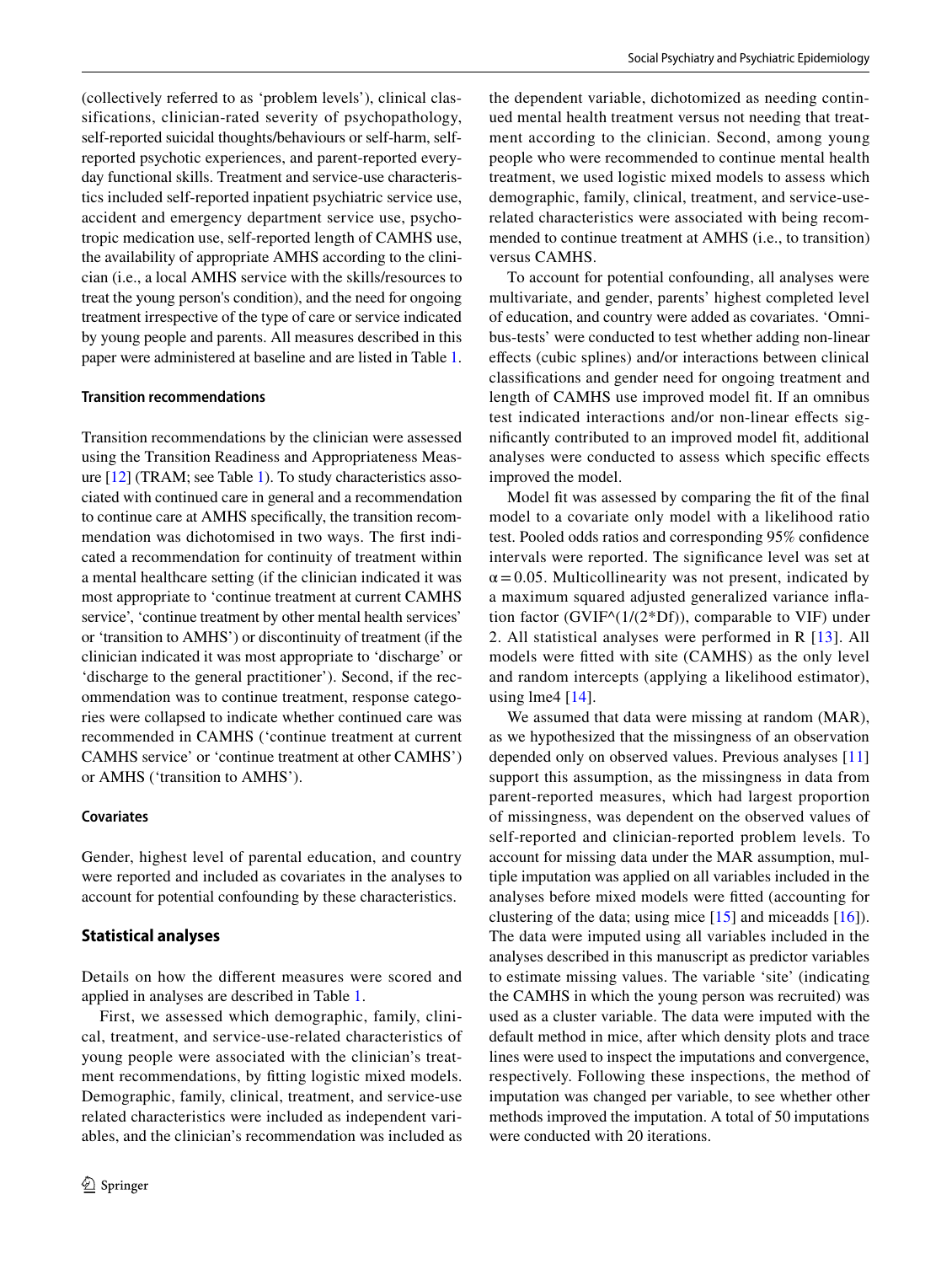<span id="page-4-0"></span>

| Table 1 Measures                                                               |                    |                                             |                                                                                                                                                                                                                                                                                                                                                         |                                                                                                                                                                                                                                                                                                                                                                                |                                                                                                                                                                                                                                                                                                                                                                                                                                                                                               |
|--------------------------------------------------------------------------------|--------------------|---------------------------------------------|---------------------------------------------------------------------------------------------------------------------------------------------------------------------------------------------------------------------------------------------------------------------------------------------------------------------------------------------------------|--------------------------------------------------------------------------------------------------------------------------------------------------------------------------------------------------------------------------------------------------------------------------------------------------------------------------------------------------------------------------------|-----------------------------------------------------------------------------------------------------------------------------------------------------------------------------------------------------------------------------------------------------------------------------------------------------------------------------------------------------------------------------------------------------------------------------------------------------------------------------------------------|
| Construct                                                                      | Informant (method) | Instruments                                 | Description                                                                                                                                                                                                                                                                                                                                             | Psychometrics                                                                                                                                                                                                                                                                                                                                                                  | Scoring                                                                                                                                                                                                                                                                                                                                                                                                                                                                                       |
| Demographic and family characteristics<br>Socio-demographic<br>characteristics | YP (I)             | Socio-demographic interview                 | variables, such as living situa-<br>Assessing socio-demographic<br>tion, education/employment                                                                                                                                                                                                                                                           | CSSRI-EU for assessing socio-<br>and Service Receipt Inventory<br>demographic variables are not<br>view was largely based on the<br>EU version (CSSRI-EU [32];<br>available, but the instrument<br>has been validated in a large<br>The socio-demographic inter-<br>Psychometric properties of<br>Client Socio-demographic<br>European study on mental<br>health: EPSILON [32] | as (1) in school or working (including<br>(including living with partner, room-<br>mates, independently, living residen-<br>Education/occupation was categorized<br>voluntary employment) or (2) not in<br>or (2) not living with parents/carers<br>(1) with parents/carers (one or both<br>biological parents, with or without<br>partner, foster or adoptive parents)<br>Living situation was categorized as<br>All responses were categorical<br>school or working<br>tially or 'other'    |
| Family characteristics                                                         | PC(1)              | Socio-demographic interview<br>(PC-version) | you ever examined or treated<br>your highest completed level<br>language, speech or learning<br>Highest level of PC education<br>tory of) psychopathology in<br>for mental, developmental,<br>biological parents ("Were<br>problems?") was assessed<br>in the socio-demographic<br>of either parent ('What is<br>of education?") and (his-<br>interview | psychometrics for 'socio-demo-<br>came from the CSSRI-EU (see<br>The item on level of education<br>graphic characteristics')                                                                                                                                                                                                                                                   | as (1) primary or secondary/vocational<br>respondent was not a biological parent<br>or (2) university. If information on the<br>available, we used the level of the PC<br>Level of PC education was categorized<br>was categorized as (1) psychopathol-<br>ogy in one or both biological parents<br>Psychopathology in biological parents<br>level of education of both PCs was<br>with the highest educational level<br>response was set to missing if the<br>or (2) no psychopathology. The |
| Clinical classifications<br>Clinical characteristics                           | $CL$ $(I)$         | Clinical classifications                    | diagnosis was registered: the<br>preliminary/working diagno-<br>Official clinical classifications<br>registered in the medical<br>records (or, if no official<br>sis registered)                                                                                                                                                                        | International Classification of<br>The classification was based on<br>the Diagnostic and Statistical<br>ders, version IV or 5 and the<br>Manual of Mental Disor-<br>Diseases, version 10                                                                                                                                                                                       | absence of a specific clinical diagnosis<br>ety, eating, trauma, obsessive-compul-<br>or category. Diagnosis categories were<br>emotional disorders (depressive, anxi-<br>ioural/neurodevelopmental disorders<br>(ADHD, ASD or CD), severe mental<br>collapsed to three broad categories:<br>schizophrenia spectrum disorders)<br>sive or somatic disorders); behav-<br>illnesses (bipolar, personality and<br>Clinical classifications are dummy<br>coded and indicate presence or           |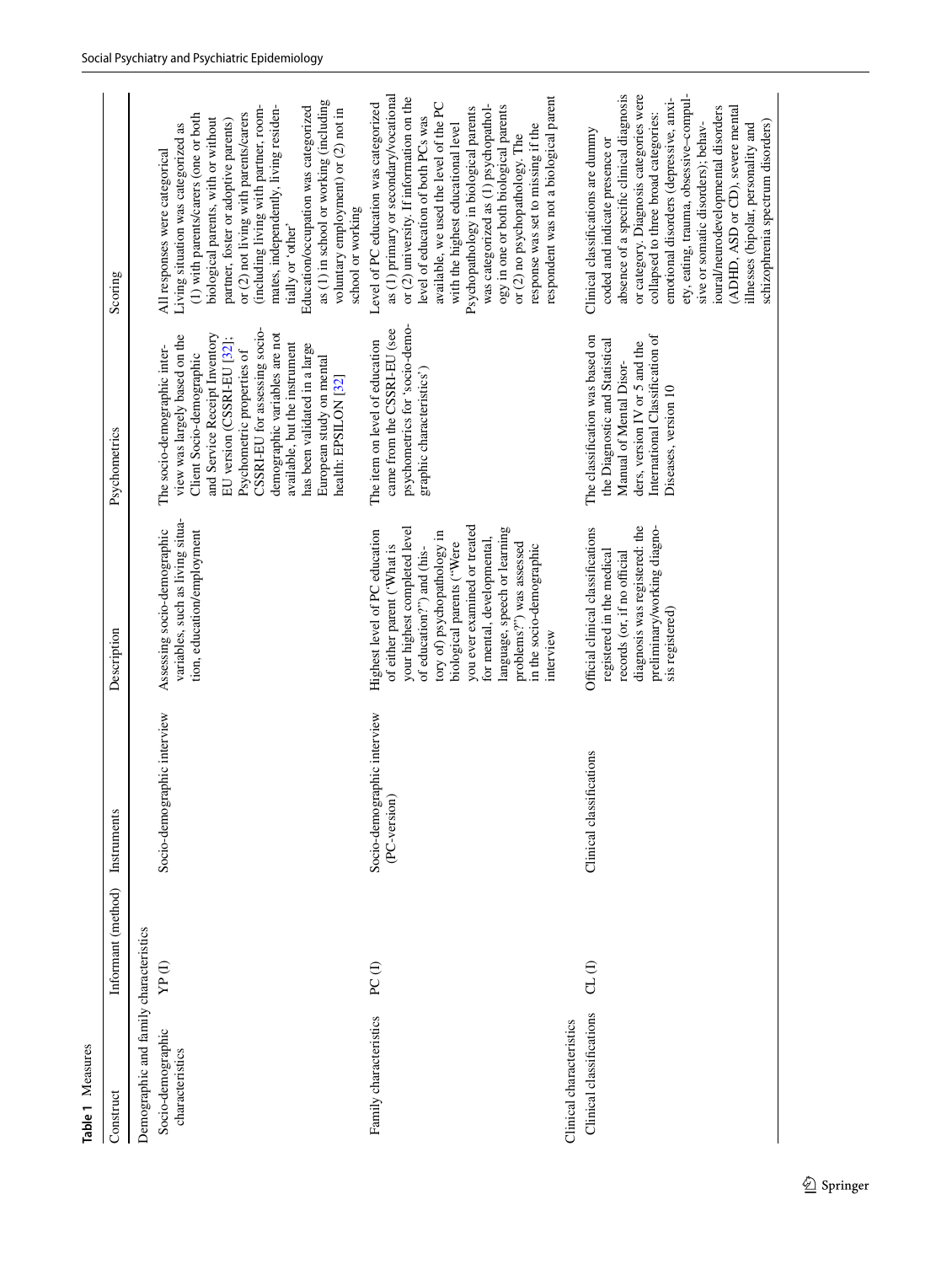| �        | Table 1 (continued)                               |                    |                                                                                                                                                                                                 |                                                                                                                                                                                                                                                                                                                                                                                                                                           |                                                                                                                                                                                                                                                                                                                 |                                                                                                                                                                                                                                                                                                                                                                                                                                                                                                                                                |
|----------|---------------------------------------------------|--------------------|-------------------------------------------------------------------------------------------------------------------------------------------------------------------------------------------------|-------------------------------------------------------------------------------------------------------------------------------------------------------------------------------------------------------------------------------------------------------------------------------------------------------------------------------------------------------------------------------------------------------------------------------------------|-----------------------------------------------------------------------------------------------------------------------------------------------------------------------------------------------------------------------------------------------------------------------------------------------------------------|------------------------------------------------------------------------------------------------------------------------------------------------------------------------------------------------------------------------------------------------------------------------------------------------------------------------------------------------------------------------------------------------------------------------------------------------------------------------------------------------------------------------------------------------|
| Springer | Construct                                         | Informant (method) | Instruments                                                                                                                                                                                     | Description                                                                                                                                                                                                                                                                                                                                                                                                                               | Psychometrics                                                                                                                                                                                                                                                                                                   | Scoring                                                                                                                                                                                                                                                                                                                                                                                                                                                                                                                                        |
|          | Emotional and Behav-<br>ioural Problems           | YP, PC (OQ)        | Child Behaviour Checklist<br>Adult Behaviour Checklist<br>Youth Self-Report (YSR)<br>Adult Self-Report (ASR)<br>(CBCL)<br>(ABCL)                                                                | problems in the last 6 months<br>(YSR/CBCL) or over (ASR/<br>emotional and behavioural<br>in versions for YP under<br>reported (CBCL/ABCL)<br>YP (YSR/ASR) and PC<br>ABCL) 18 years old                                                                                                                                                                                                                                                   | Empirically Based Assessment<br>[33, 34] (ASEBA) instruments<br>shown excellent psychometric<br>in different contexts and have<br>have been used extensively<br>The Achenbach System of<br>properties                                                                                                           | total self-reported problem scores and<br>Mean item scores (ranging 0 to 2) were<br>Higher scores indicate more internal-<br>pute parent-reported problem scores.<br>calculated allowing us to combine<br>total CBCL/ABCL scores to com-<br>YSR and ASR scores to compute<br>izing/externalizing problems                                                                                                                                                                                                                                      |
|          | Clinician rated severity<br>of psychopathology    | CL(1)              | Clinical Global Impression -<br>Severity scale (CGI-S)                                                                                                                                          | relative to other patients with<br>pathology over the last week<br>CL rated severity of psycho-<br>similar problems                                                                                                                                                                                                                                                                                                                       | predicting suicidal ideation and<br>[36] and has proven useful in<br>The CGI-S [35] is extensively<br>used in psychiatric research<br>behaviours [37]                                                                                                                                                           | a 7-point scale from 'not at all ill'<br>Single score measuring severity on<br>(score=1) to 'among the most<br>extremely ill' $(\text{score}=7)$                                                                                                                                                                                                                                                                                                                                                                                               |
|          | behaviours or self-<br>Suicidal thoughts/<br>harm | YP (OQ)            | with 2 items in the Transition<br>Readiness and Appropriate-<br>Suicidal thoughts/behaviours<br>or self-harm was assessed<br>developed by the MILE-<br>ness Measure (TRAM),<br>STONE consortium | assessed with the item "I have<br>myself, and/or have attempted<br>liquids or other methods" and<br>myself by cutting, scratching,<br>burning, overdosing on pills,<br>swallowing harmful objects/<br>suicidal thoughts & behav-<br>Self-harming behaviour was<br>thoughts, wish I was dead,<br>injured myself on purpose<br>iours with "I have suicidal<br>imagine how I would kill<br>without intending to kill<br>to end my own life." | The TRAM has been established<br>cidal thoughts' and 'self-harm-<br>and appropriateness. The 'sui-<br>preparedness of transition [12]<br>ing behaviour' items had high<br>to be a reliable instrument for<br>indicating its relevance to the<br>assessing transition readiness<br>'risk'-factor loading scores, | No 'suicidal thoughts/behaviours or self-<br>harm' was scored when the respondent<br>thoughts and behaviours. If a response<br>thoughts/behaviours or self-harm' was<br>to either the self-harming or suicidal-<br>of 'sometimes', 'often', 'most of the<br>experienced' or 'rarely experienced'<br>thoughts-item, the variable 'suicidal<br>indicated the young person had 'not<br>time', or 'all of the time' was given<br>self-harming behaviour or suicidal<br>scored as 'yes'                                                             |
|          | Psychotic experiences                             | YP (OQ)            | and Well-Being<br><b>OAWBA</b><br>Development<br>Assessment                                                                                                                                     | participants and to standardize<br>psychosis). The open sections<br>psychiatric diagnoses through<br>of the DAWBA were omitted<br>online questionnaire, among<br>the classification procedure<br>DAWBA assesses a range of<br>the young person has (had)<br>ences (to identify whether<br>to limit the burden on the<br>structured sections of the<br>which psychotic experi-                                                             | as a screening tool in the youth<br>yet been validated in a clinical<br>ences section proved valuable<br>The DAWBA psychotic experi-<br>general population (it has not<br>sample) [38]                                                                                                                          | having had 2 or more experiences was<br>chotic experience(s) was coded as '0',<br>was calculated. Because the distribu-<br>range of psychotic experiences, with<br>of 10 experiences the young person<br>response options 'no', 'a little', and<br>experiences (either a little or a lot)<br>was zero-inflated, the variable was<br>dichotomized. Having no or 1 psy-<br>'a lot'. The total number of a total<br>tion of the number of experiences<br>Respondents indicated whether the<br>young person ever experiences a<br>categorized as 1 |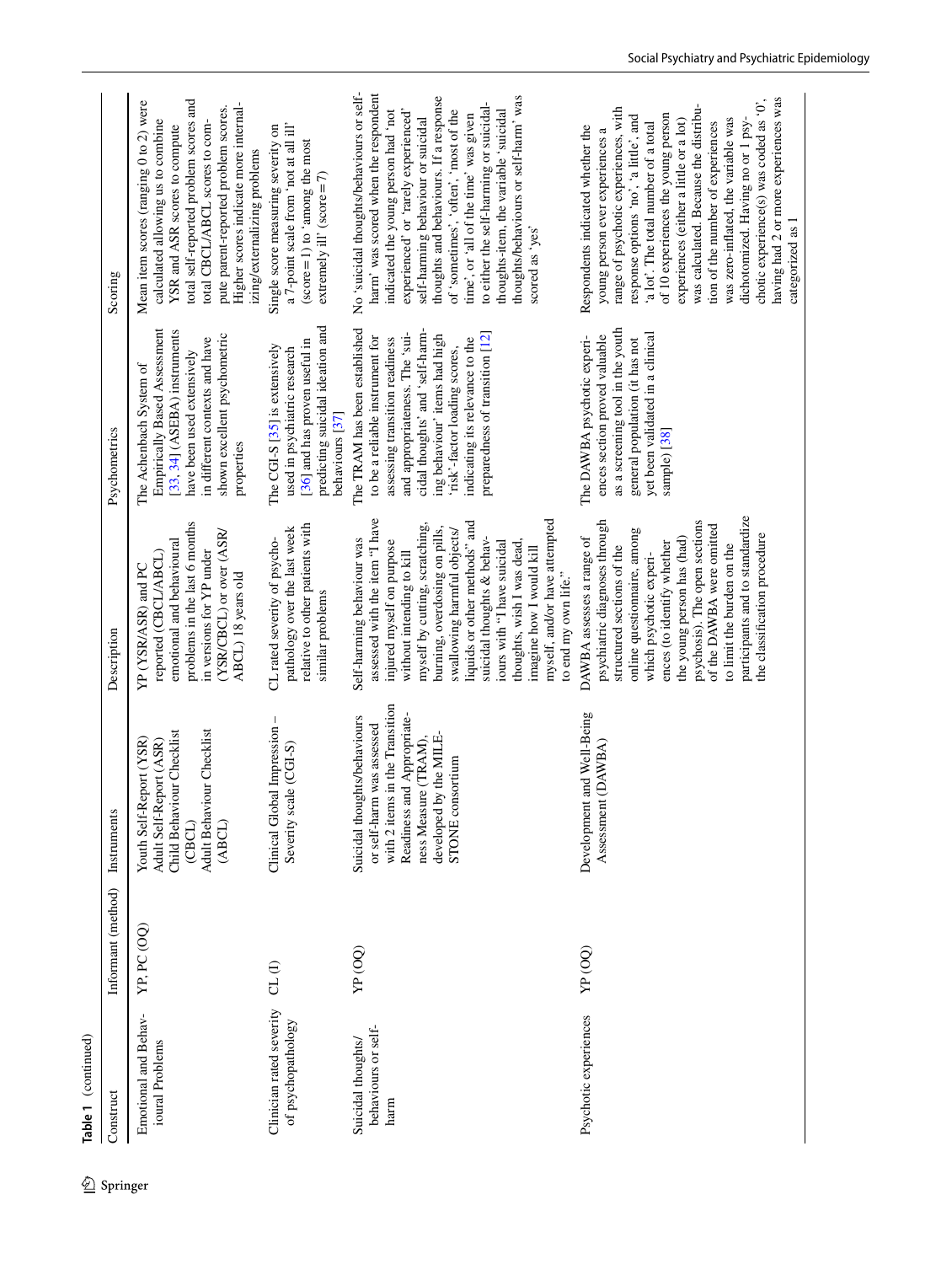| Table 1 (continued)                                                                |                    |                                                                     |                                                                                                                                                                                                   |                                                                                                                                                                                          |                                                                                                                                                                                                                                                                                                                                                               |
|------------------------------------------------------------------------------------|--------------------|---------------------------------------------------------------------|---------------------------------------------------------------------------------------------------------------------------------------------------------------------------------------------------|------------------------------------------------------------------------------------------------------------------------------------------------------------------------------------------|---------------------------------------------------------------------------------------------------------------------------------------------------------------------------------------------------------------------------------------------------------------------------------------------------------------------------------------------------------------|
| Construct                                                                          | Informant (method) | Instruments                                                         | Description                                                                                                                                                                                       | Psychometrics                                                                                                                                                                            | Scoring                                                                                                                                                                                                                                                                                                                                                       |
| Treatment and service-use related characteristics<br>Everyday functional<br>skills | PC(OQ)             | Specific Levels of Functioning<br>(SLOF)                            | opposed to inferred mental or<br>and observable behaviour, as<br>patient's current functioning<br>Assesses YP's everyday func-<br>tional skills. It "emphasizes<br>emotional states" [39]         | The SLOF domains have accept-<br>of .55 for physical functioning)<br>(except for a Cronbach's alpha<br>and good concurrent validity<br>able internal consistencies<br>[40]               | Average everyday functional skill-scores<br>physical functioning, personal care,<br>skills, with higher scores indicating<br>total score was computed to reflect<br>more everyday functional skills. A<br>interpersonal relationships, social<br>ranged from 1 to 5 on 6 domains:<br>overall everyday functional skills<br>acceptability, activities and work |
| Medical history (length<br>of CAMHS use)                                           | YP(1)              | Socio-demographic interview                                         | CSSRI-EU in the socio-demo-<br>(including length of CAMHS<br>Items on medical history<br>use) were added to the<br>graphic interview                                                              |                                                                                                                                                                                          | Length of CAMHS use was categorized<br>five years, or $(3)$ more than five years<br>as $(1)$ less than one year, $(2)$ one to                                                                                                                                                                                                                                 |
| Inpatient psychiatric,<br>gency, and medica-<br>accident and emer-<br>tion use     | YP (OO)            | amended for use in<br>ric setting<br>a psychiati<br><b>CSSRI-EU</b> | informal) and medication use<br>6 months in different settings<br>tient service use over the last<br>Assesses inpatient and outpa-<br>(hospital, community and<br>over the last 6 months          | comparisons between different<br>The CSSRI-EU was found to be<br>of service use in an interna-<br>effective in tracing patterns<br>tional population and made<br>countries possible [32] | different service-use types, such as the<br>accident & emergency department and<br>Young people provided information on<br>Dichotomous service-use scores over<br>medication use in open text fields<br>inpatient psychiatric service use                                                                                                                     |
| Availability of appro-<br>priate AMHS                                              | CL (OQ)            | TRAM                                                                | item "I am confident that there<br>the skills/resources to treat the<br>is a local AMHS service with<br>AMHS was assessed with the<br>young person's condition/s."<br>Availability of appropriate | The TRAM has been established<br>to be a reliable instrument for<br>assessing transition readiness<br>and appropriateness [12]                                                           | The responses were scored as 'strongly<br>agree' (2) to 'strongly disagree' (-2)                                                                                                                                                                                                                                                                              |
| Need for ongoing treat-<br>ment                                                    | YP, PC, CL (OQ)    | TRAM                                                                | Need for ongoing treatment was<br>item: "Does the young person<br>require ongoing treatment to<br>assessed with the following<br>control their symptoms?"                                         | the TRAM reported for 'avail-<br>See psychometric properties of<br>ability of appropriate AMHS'                                                                                          | Response categories were yes/no                                                                                                                                                                                                                                                                                                                               |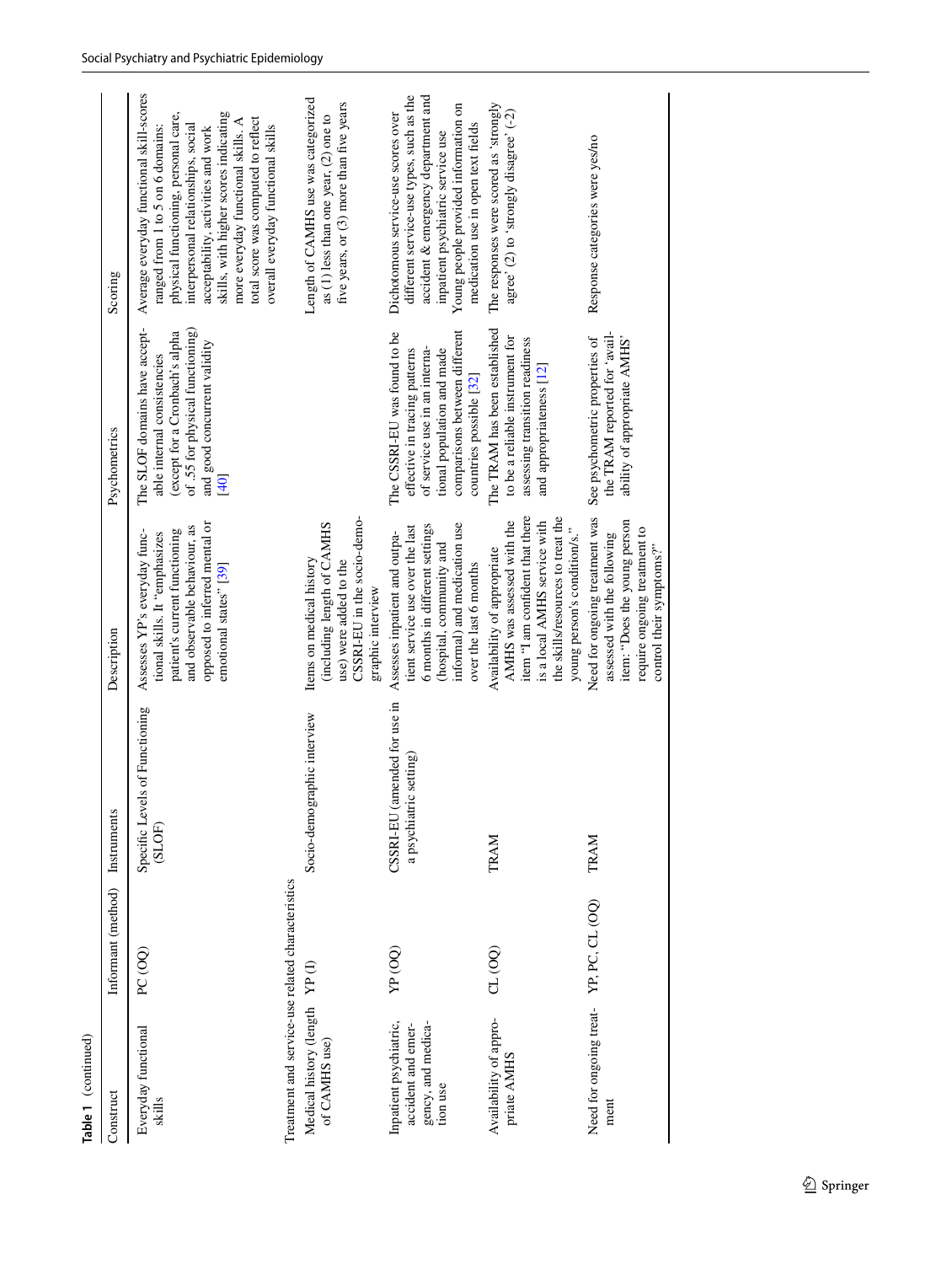| Table 1 (continued)                    |                                |      |                                                                                                                                                                                                  |                                                                                                 |                                                                                                                                                                                                                                                                                                                                                                                                                                                                                                                                                    |
|----------------------------------------|--------------------------------|------|--------------------------------------------------------------------------------------------------------------------------------------------------------------------------------------------------|-------------------------------------------------------------------------------------------------|----------------------------------------------------------------------------------------------------------------------------------------------------------------------------------------------------------------------------------------------------------------------------------------------------------------------------------------------------------------------------------------------------------------------------------------------------------------------------------------------------------------------------------------------------|
| construct                              | Informant (method) Instruments |      | Description                                                                                                                                                                                      | Psychometrics                                                                                   | Scoring                                                                                                                                                                                                                                                                                                                                                                                                                                                                                                                                            |
| Transition recommen- CL (OQ)<br>dation |                                | TRAM | were assessed with the item<br>Iransition recommendations<br>"What type of care do you<br>health care system) for the<br>consider most appropriate<br>and possible within your<br>young person?" | the TRAM reported for 'avail-<br>See psychometric properties of<br>ability of appropriate AMHS' | healthcare setting ('continue treatment<br>at current CAMHS service', 'continue<br>recommended in CAMHS ('continue<br>dichotomised. First, either indicating<br>discharge to the GP'). Secondly, we<br>ndicate whether continued care was<br>a recommendation for continuity of<br>treatment within a specialist mental<br>services', or 'transition to AMHS')<br>The transition recommendation was<br>created a dichotomous variable to<br>treatment at CAMHS') or AMHS<br>or 'discontinuity' ('discharge' or<br>treatment by other mental health |

# **Results**

('transition to AMHS')

"transition to AMHS"

*YP*young person, *PC*parent/carer, *CL*clinician, Iinterview, *OQ*online questionnaire

YP young person, PC parent/carer, CL clinician, I interview, OQ online questionnaire

A total of 763 young people were recruited to the MILE - STONE cohort. Their mean age was  $17.5$  years  $(SD=0.59;$ ranging from 15.2 to 19.6). A total of 458 young people (60.0%) identifed as female and 305 (40%) identifed as male.

# **Clinician recommendations**

Clinicians recommended continuation of treatment within MHS for 460 (60.3%) of young people. Of those who were recommended to continue treatment,  $52.4\%$   $(n=241)$  were advised to stay in CAMHS,  $32.4\%$  ( $n = 149$ ) to transition and continue treatment at AMHS, and  $15.2\%$   $(n=70)$  were recommended to continue treatment in 'other' MHS (not spe cifcally CAMHS or AMHS). Clinicians recommended dis charge or referral to the GP for 180 young people (23.6%). Information on the clinician's recommendation was missing for 123 (16.1%).

# **Characteristics associated with the clinician recommendation to continue treatment within mental health services**

Table [2](#page-9-0) shows descriptive characteristics of 640 young peo ple without missing data on the clinician's recommendation, as well as the results from the frst analysis, conducted on imputed data  $(n=763)$ : the demographic, family, clinical, treatment, and service-use characteristics associated with the recommendation to continue care in MHS (CAMHS, AMHS, or other MHS) or to discontinue (referral to general practitioner or discharge). The model with the best model ft included a natural cubic spline for the severity of psychopa thology score and did not include interactions, and predicted a recommendation of continued treatment signifcantly bet ter than the covariate only model  $(p < 0.001)$ .

A higher severity of psychopathology score signifcantly predicted a recommendation for continued treatment within MHS. Self- and parent-reported emotional/behavioural prob lems were not associated with the clinician's recommen dation to continue treatment, but a young person or parent indicating a need for ongoing treatment did increase the odds of the clinician recommending continuation of treatment within MHS by more than 2. A clinical classifcation of a severe mental disorder or self-reported suicidal thoughts/ behaviours or self-harm were not associated with the cli nician's recommendation. Additionally, young people who had more than one psychotic experience had 71% decrease in the odds of being recommended to continue treatment. Young people with more everyday functional skills were 2.5 times less likely to be recommended to continue treatment. Demographic and family characteristics such as having a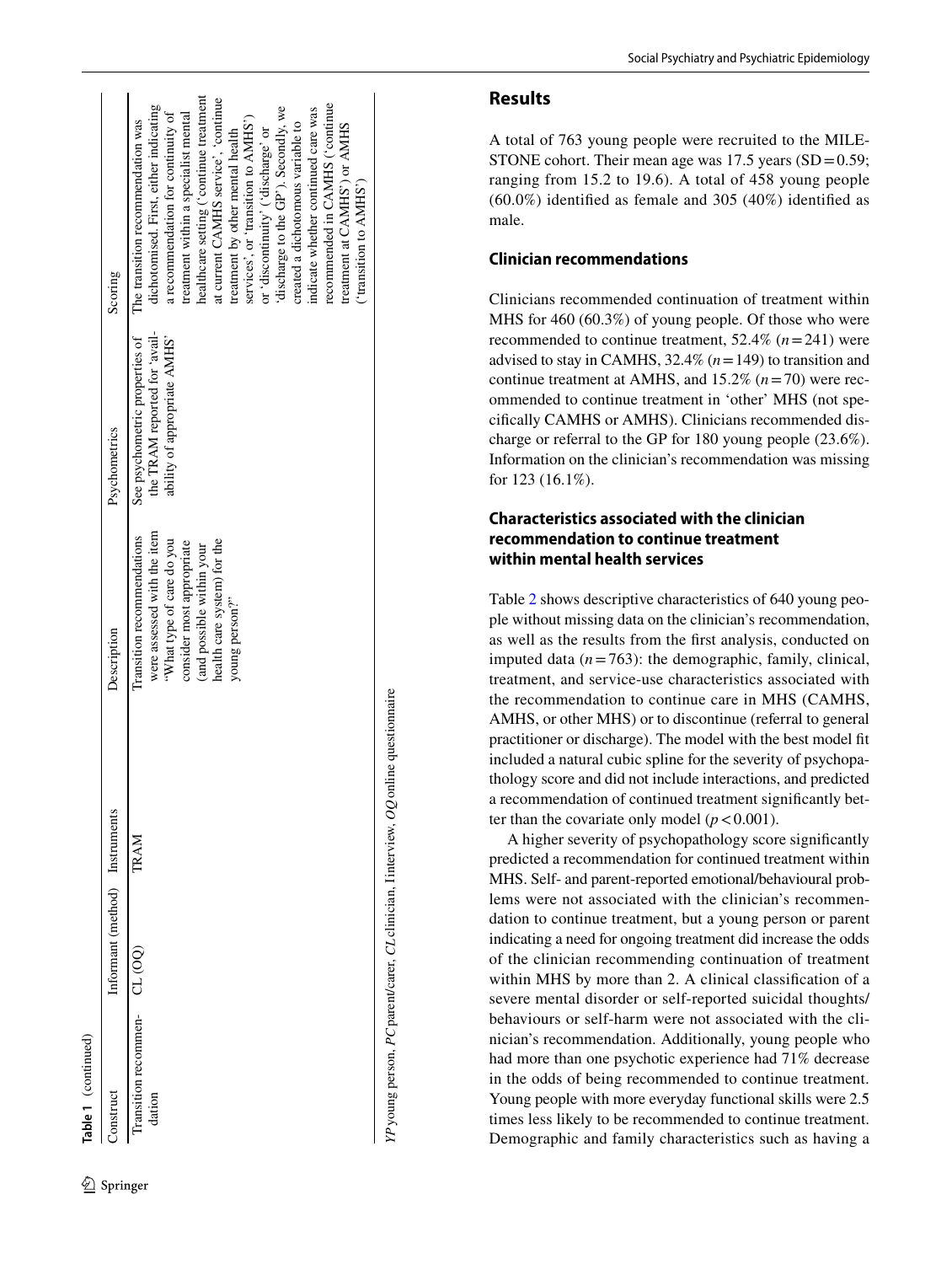job, attending school, or the living situation, were not associated with the clinician's recommendation.

#### **Unplanned explorative analyses on psychotic experiences**

As the negative association between self-reported psychotic experiences and a recommendation to continue treatment was surprising, we conducted additional explorative bivariate analyses (Welch two-sample t tests) to gain insight in the diferences between young people with selfreported psychotic experiences who were recommended to continue treatment and those who were not. We found that young people who reported psychotic experiences but were not recommended to continue treatment had lower clinician-rated severity of psychopathology scores (*t*(77.962)=−8.989; *p*<0.001) and lower research-assistant rated scores on the HoNOSCA 'hallucinations and delusions' domain  $(t(95.366) = -2.877$ ;  $p = 0.005$ ), than young people who reported psychotic experiences who were recommended to continue treatment (these analyses were conducted on observed data). Additionally, young people who reported psychotic experiences and were recommended to continue treatment were more likely to have a clinical classifcation of a severe mental disorder (*t*(122.11) = − 3.873; *p* < 0.001) than young people who reported psychotic experiences, but were not recommended to continue treatment. There were no diferences between these groups with regard to behavioural/neurodevelopmental disorders  $(t(64.078) = 0.012; p = 0.991)$  and emotional disorders  $(t(64.966)=0.177; p=0.860)$ .

# **Characteristics associated with the transition recommendation to continue treatment at AMHS**

Among those for whom continued treatment in MHS was recommended, a diferentiation was made between those who were recommended to continue treatment within CAMHS  $(n=241)$  versus those who were recommended to transition to AMHS  $(n=249)$ . Table [3](#page-11-0) shows demographic, family, clinical, treatment, and service-use characteristics of both groups. To assess how these characteristics of young people at baseline were associated with transition decisions, a model predicting the clinician's recommendation for continued treatment at AMHS was established. The model with the best model ft did not include interactions or non-linear efects and predicted a recommendation to AMHS signifcantly better than the covariate only model  $(p=0.004)$ . Odds ratios and associated confdence intervals for this model are presented in Table [3.](#page-11-0)

Neither clinician-rated psychopathology, nor self- or parent-reported emotional/behavioural problems were associated with the clinician's recommendation to transition to AMHS. The odds of the young person being recommended to transition to AMHS decreased by 66% when parents indicated a need for ongoing treatment, or alternatively: they were more likely to be recommended to stay in CAMHS. Having a severe mental disorder, self-reported suicidal thoughts/behaviours or self-harm, or self-reported psychotic experiences were not associated with the recommendation to transition to AMHS, nor were everyday functional skills, working or being in school and living independently. Medication use emerged as an important factor—young people who used psychotropic medication had over twice greater odds of being recommended to transition to AMHS. The length of time in CAMHS was also important: for young people who had been in CAMHS treatment for more than 1 year, the odds of being recommended to transition to AMHS doubled compared to young people who had been in treatment at CAMHS for less than a year. Having been at CAMHS for more than 5 years tripled the odds of being recommended to transition to AMHS compared to those in care less than a year. The clinician indicating appropriate AMHS were available for treatment of the young person increased the odds by 63%.

# **Discussion**

This study describes associations between demographic, family, clinical, treatment, and service-use related characteristics and the clinicians' recommendation regarding continuity of care in a sample of young people who reached the upper age limit of their CAMHS. We found that the recommendation to continue treatment was primarily determined by clinician-reported severity of psychopathology and selfand parent-reported need for ongoing treatment, whereas the recommendation to continue treatment at AMHS rather than CAMHS was associated with treatment and service-userelated characteristics only, such as the length of CAMHS use and the availability of appropriate AMHS. In contrast with findings from some previous studies [[6,](#page-15-0) [7](#page-15-1), [17](#page-15-11)], an association between demographic and family characteristics and the recommendation to continue treatment at AMHS could not be confrmed. As both parental psychopathology [[18\]](#page-15-12) and not being in education, employment, or training are associated with negative mental health outcomes among young adults [\[19](#page-15-13), [20](#page-15-14)], it is surprising that these characteristics are not considered in the clinician's transition decision.

Clinician rated severity of psychopathology and selfand parent-reported need for ongoing treatment had the strongest associations with a recommendation to continue treatment. Although we expected clinician-reported problem level to be more strongly associated with the clinician's recommendation to continue treatment than self- or parentreported problem levels, due to shared source variance,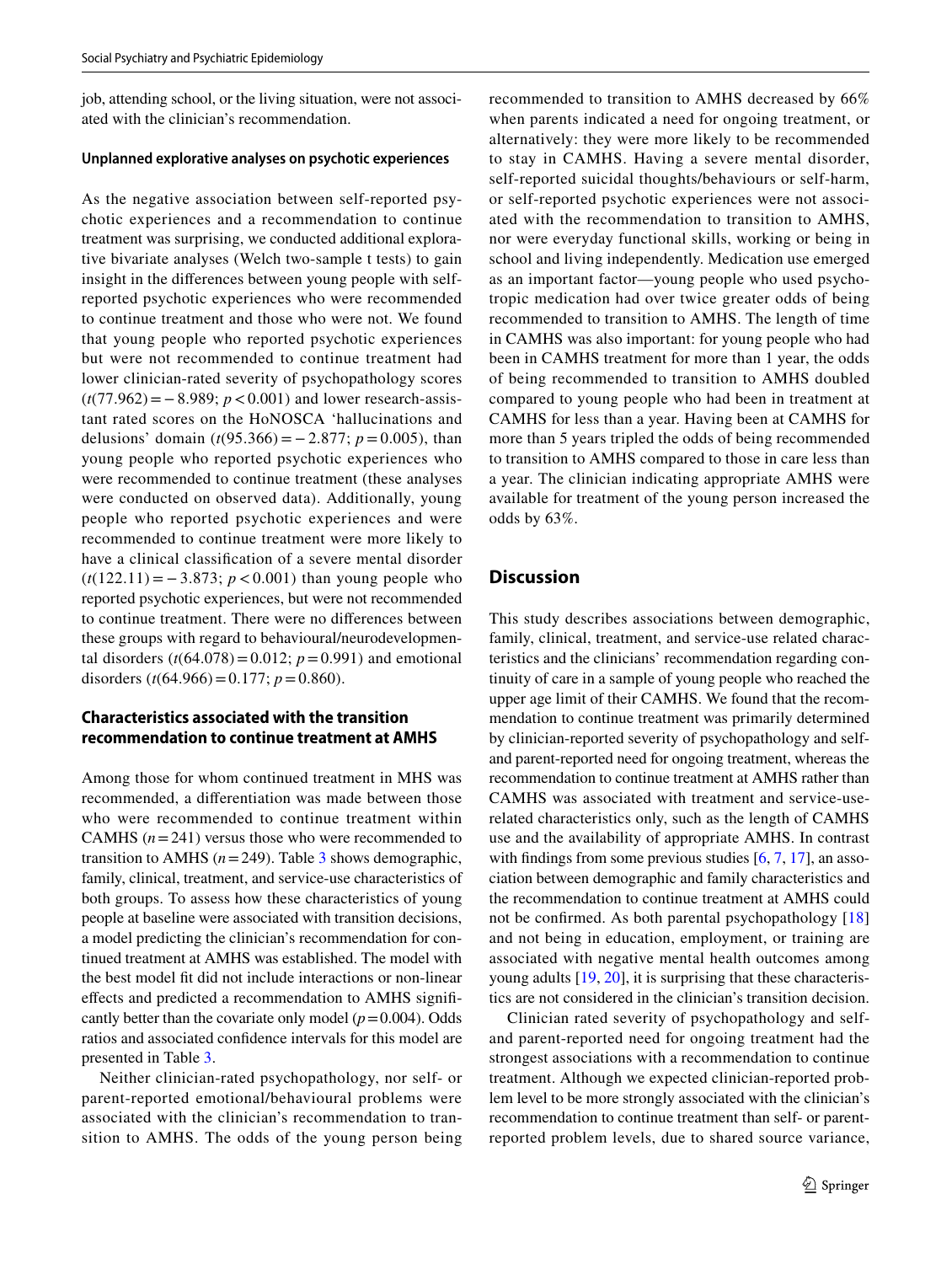|                                                                         | data)            | Characteristics (original non-imputed   |                 | imputed data)* | Model summary (on |                       |
|-------------------------------------------------------------------------|------------------|-----------------------------------------|-----------------|----------------|-------------------|-----------------------|
|                                                                         | $\boldsymbol{n}$ | Disc. $(n = 180)$                       | Cont. $(n=460)$ | <b>OR</b>      | 95% CI            |                       |
| Demographic and family characteristics                                  |                  |                                         |                 |                |                   |                       |
| Living situation $(n \, (\%)$                                           | 716              |                                         |                 |                |                   |                       |
| Not living with parents/carers                                          |                  | 8(4.4)                                  | 47 (10.2)       |                |                   |                       |
| Living with parents/carers                                              |                  | 171 (95.0)                              | 396 (86.1)      | 0.74           | 0.28              | 1.99                  |
| Missing                                                                 |                  | 1(0.6)                                  | 17(3.7)         |                |                   |                       |
| Education/employment $(n \, (\%)$                                       | 713              |                                         |                 |                |                   |                       |
| Not in school or working                                                |                  | 7(3.9)                                  | 41 (8.9)        |                |                   |                       |
| In school or working                                                    |                  | 170 (94.4)                              | 401 (87.2)      | 0.69           | 0.22              | 2.12                  |
| Missing                                                                 |                  | 3(1.7)                                  | 18 (3.9)        |                |                   |                       |
| Psychopathology in biological parents (n (%))                           | 545              |                                         |                 |                |                   |                       |
| No psychopathology                                                      |                  | 96(53.3)                                | 225 (48.9)      |                |                   |                       |
| Psychopathology in one or both biological parents                       |                  | 47(26.1)                                | 121(26.3)       | 1.32           | 0.70              | 2.48                  |
| Missing                                                                 |                  | 37(20.6)                                | 114 (24.8)      |                |                   |                       |
| Clinical characteristics                                                |                  |                                         |                 |                |                   |                       |
| Self-reported total emotional/ behavioural problems (mean (SD))         |                  | 683 0.50 (0.27)                         | 0.58(0.28)      | 1.17           | 0.30              | 4.55                  |
| Parent/carer-reported total emotional/ behavioural problems (mean (SD)) |                  | 572 0.31 (0.21)                         | 0.42(0.24)      | 2.30           | 0.46              | 11.65                 |
| Clinical classifications $(n \, (\%)$                                   | 734              |                                         |                 |                |                   |                       |
| Emotional disorder <sup>1</sup>                                         |                  | 107(59.4)                               | 284 (61.7)      | 1.24           | 0.66              | 2.33                  |
| Behavioural/neurodevelopmental disorder <sup>2</sup>                    |                  | 54(30.0)                                | 170 (37.0)      | 1.52           | 0.73              | 3.16                  |
| Severe mental illness <sup>3</sup>                                      |                  | 8(4.4)                                  | 77(16.7)        | 2.42           | 0.89              | 6.58                  |
| Clinician rated severity of psychopathology (mean $(SD)$ ) <sup>4</sup> |                  | 640 2.26 (1.08)                         | 3.89(1.24)      |                |                   |                       |
| $ns$ (CGIS, 3)1                                                         |                  |                                         |                 | 36.02          | 9.86              | $131.65$ <sup>#</sup> |
| ns (CGIS, 3)2                                                           |                  |                                         |                 | 171.75         | 17.79             | 1657.97               |
| $ns$ (CGIS, 3)3                                                         |                  |                                         |                 | 19.91          | 1.27              | 310.97                |
| Suicidal thoughts/behaviours or self-harm $(n \, (\%))$                 | 626              |                                         |                 |                |                   |                       |
| None                                                                    |                  | 117(65.0)                               | 230 (50.0)      |                |                   |                       |
| Suicidal thoughts/behaviours or self-harm                               |                  | 60(33.3)                                | 210(45.7)       | 1.86           | 0.92              | 3.75                  |
| Missing                                                                 |                  | 3(1.7)                                  | 20(4.3)         |                |                   |                       |
| Psychotic experiences <sup>5</sup> ( $n$ (%))                           |                  |                                         |                 |                |                   |                       |
| 0 or 1 experience(s)                                                    |                  | 104(57.8)                               | 274 (59.6)      |                |                   |                       |
| 2-16 experiences                                                        |                  | 37(20.6)                                | 99 (21.5)       | 0.29           | 0.13              | 0.62                  |
| Missing                                                                 |                  | 39 (21.7)                               | 87 (18.9)       |                |                   |                       |
| Everyday functional skills (mean (SD))                                  |                  | 577 4.58 [4.33, 4.81] 4.40 [4.05, 4.67] |                 | 0.39           | 0.17              | 0.88                  |
| Treatment and service use                                               |                  |                                         |                 |                |                   |                       |
| Inpatient psychiatric service use $(n \, (\%)$                          | 666              |                                         |                 |                |                   |                       |
| No                                                                      |                  | 164(91.1)                               | 358 (77.8)      |                |                   |                       |
| Yes                                                                     |                  | 1(0.6)                                  | 56 (12.2)       | 1.77           | 0.39              | 7.96                  |
| Missing                                                                 |                  | 15(8.3)                                 | 46(10.0)        |                |                   |                       |
| Accident and emergency department service use $(n \, (\%)$              | 666              |                                         |                 |                |                   |                       |
| No                                                                      |                  | 143 (79.4)                              | 362 (78.7)      |                |                   |                       |
| Yes                                                                     |                  | 22(12.2)                                | 52(11.3)        | 0.73           | 0.32              | 1.66                  |
| Missing                                                                 |                  | 15(8.3)                                 | 46(10.0)        |                |                   |                       |
| Psychotropic medication use $(n \, (\%)$                                | 666              |                                         |                 |                |                   |                       |
| No                                                                      |                  | 84 (46.7)                               | 152 (33.0)      |                |                   |                       |
| Yes                                                                     |                  | 81 (45.0)                               | 262 (57.0)      | 1.22           | 0.66              | 2.25                  |
| Missing                                                                 |                  | 15(8.3)                                 | 46(10.0)        |                |                   |                       |
| Length of CAMHS use <sup>6</sup> $(n \ (\%)$                            | 703              |                                         |                 |                |                   |                       |

<span id="page-9-0"></span>**Table 2** Demographic and family, clinical, and treatment and service characteristics in relation to transition recommendations regarding continuity of care (descriptives and model summary)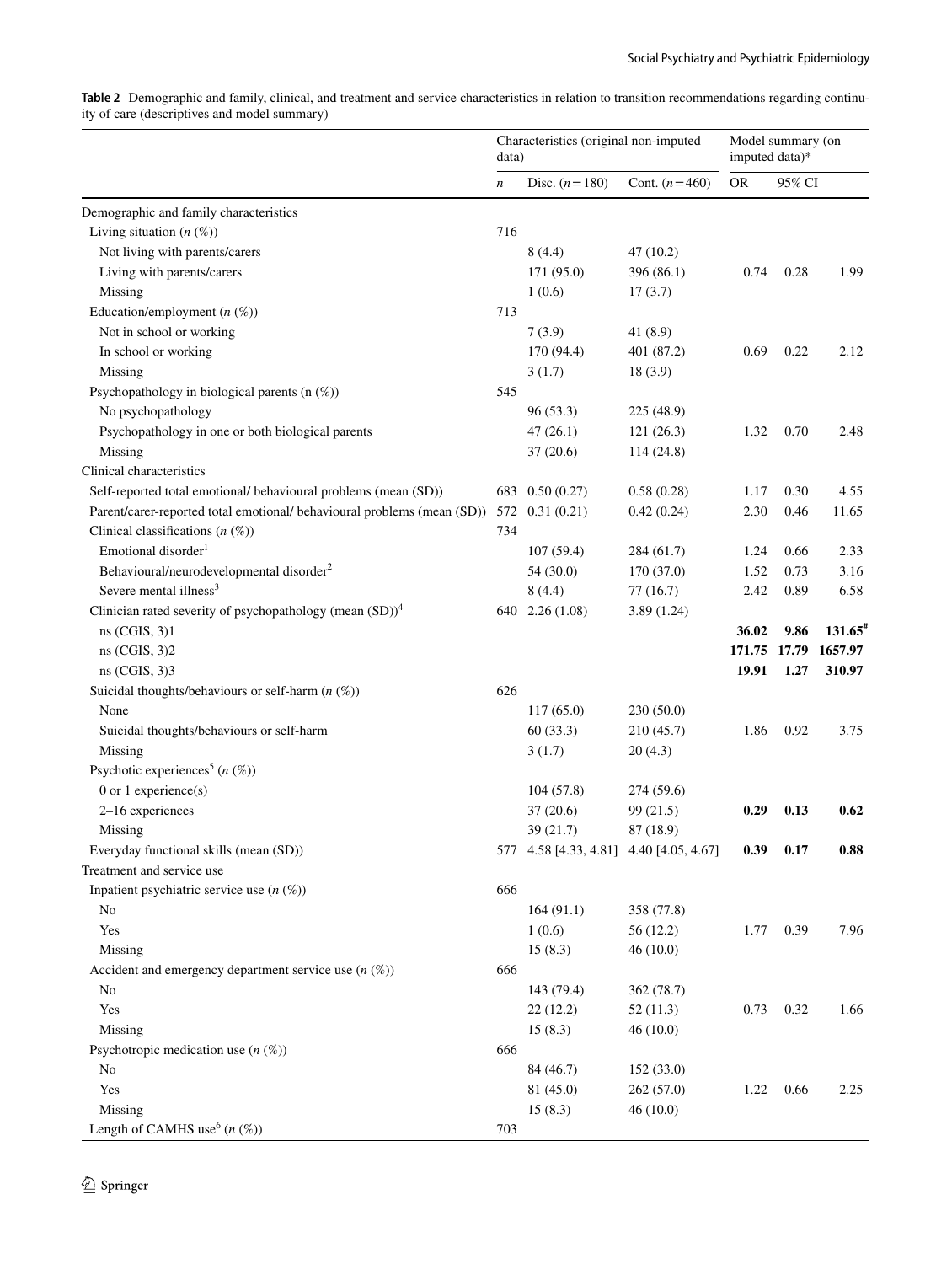#### **Table 2** (continued)

|                                                       | data)            | Characteristics (original non-imputed |                 | Model summary (on<br>imputed data)* |        |      |
|-------------------------------------------------------|------------------|---------------------------------------|-----------------|-------------------------------------|--------|------|
|                                                       | $\boldsymbol{n}$ | Disc. $(n=180)$                       | Cont. $(n=460)$ | <b>OR</b>                           | 95% CI |      |
| $<$ 1 yr                                              |                  | 39 (21.7)                             | 123(26.7)       |                                     |        |      |
| $1-5$ yrs                                             |                  | 88 (48.9)                             | 207(45.0)       | 0.80                                | 0.41   | 1.55 |
| $> 5$ yrs                                             |                  | 51(28.3)                              | 104(22.6)       | 0.51                                | 0.23   | 1.17 |
| Missing                                               |                  | 2(1.1)                                | 26(5.7)         |                                     |        |      |
| Availability of appropriate AMHS (mean (SD))          | 640              | 0.28(1.16)                            | 0.30(1.15)      | 1.14                                | 0.89   | 1.45 |
| YP indicating need for ongoing treatment $(n \, (\%)$ | 716              |                                       |                 |                                     |        |      |
| No                                                    |                  | 106(58.9)                             | 139 (30.2)      |                                     |        |      |
| Yes                                                   |                  | 71 (39.4)                             | 301 (65.4)      | 1.91                                | 1.08   | 3.38 |
| Missing                                               |                  | 3(1.7)                                | 20(4.3)         |                                     |        |      |
| PC indicating need for ongoing treatment $(n \, (\%)$ | 579              |                                       |                 |                                     |        |      |
| No                                                    |                  | 81 (45.0)                             | 88 (19.1)       |                                     |        |      |
| Yes                                                   |                  | 69 (38.3)                             | 276(60.0)       | 2.44                                | 1.26   | 4.74 |
| Missing                                               |                  | 30(16.7)                              | 96(20.9)        |                                     |        |      |

Logistic mixed model was ftted with site as the only level and random intercepts (applying a likelihood estimator), displaying odds of continued treatment within MHS recommended versus with no continued treatment within MHS recommended as the reference group. Gender, parental educational level and country were added as covariates

*YP*young person, *PC*parent/carer, *Cont.*recommendation to continue treatment, *Disc*.recommendation to discontinue treatment

<sup>1</sup>Combination of depressive, anxiety, eating, trauma, obsessive–compulsive, and somatic disorders

<sup>2</sup> Combination of ADHD, ASD and CD

<sup>3</sup>Combination of bipolar, personality and schizophrenia spectrum disorders

<sup>4</sup>The effect of clinician-rated severity of psychopathology was non-linear, with a natural cubic spline. The effect was strongest for the third spline (ns(CGIS, 3)3) indicating the slope of the efect was steepest around scores 3 and 4

 ${}^{5}$ Reference category is 0 or 1 psychotic experience(s)

6 Reference category is less than 1 year

\**n* changes depending per imputed dataset

# The confdence intervals for splines are large, but this is not uncommon. As the coefcients for splines do not have a very direct interpretation, the efects of the splines of clinician-rated psychopathology are visually presented in the efect plot in the supplementary material

the lack of an association between self- or parent-reported problem levels and the clinician's transition recommendation was unexpected. As self- or parent-reported need for ongoing treatment was very strongly associated with the clinician's recommendation, it might have suppressed the effects of self- and parent-reported problem levels in the multivariate model, resulting in non-signifcant efects. Even though self- and parent-reported problem levels were not associated with transition recommendations, our fndings indicate that the need for ongoing treatment expressed by young people and parents are important factors in the transition decision. Fortunately, as the importance of including their perspective on the need for ongoing treatment has been emphasized by young people and parents [[21,](#page-15-15) [22](#page-15-16)].

In contrast to fndings from other studies [\[4](#page-14-4), [6](#page-15-0), [9](#page-15-3), [17](#page-15-11)], having a clinical classifcation of a severe mental disorder did not increase the odds of being recommended to continue treatment. Suicidal thoughts/behaviours or self-harm, indicators of severe and acute problems, were not signifcantly associated with a recommendation to continue treatment either. Also, counterintuitively, two or more self-reported psychotic experiences were negatively associated with a recommendation to continue treatment. A possible explanation is that in a multivariate model with a strong general index for psychopathology, i.e., clinician-rated severity of psychopathology, the associations with other clinical markers for severity of psychopathology, such as having a severe mental disorder, suicidal thoughts/behaviours or self-harm and psychotic experiences, are suppressed. With regard to psychotic experiences, this explanation is supported by previous fndings that self-reported psychotic experiences in the general population can be considered a clinical marker for severity of psychopathology [\[3,](#page-14-2) [23](#page-15-17)]. Although the presence of suicidality and psychotic experiences may be refected in the clinicians' assessment of severity of psychopathology, the additional explorative analyses showed that clinicians may not have been aware of the young person's psychotic experiences in some cases, which may have afected their transition recommendations.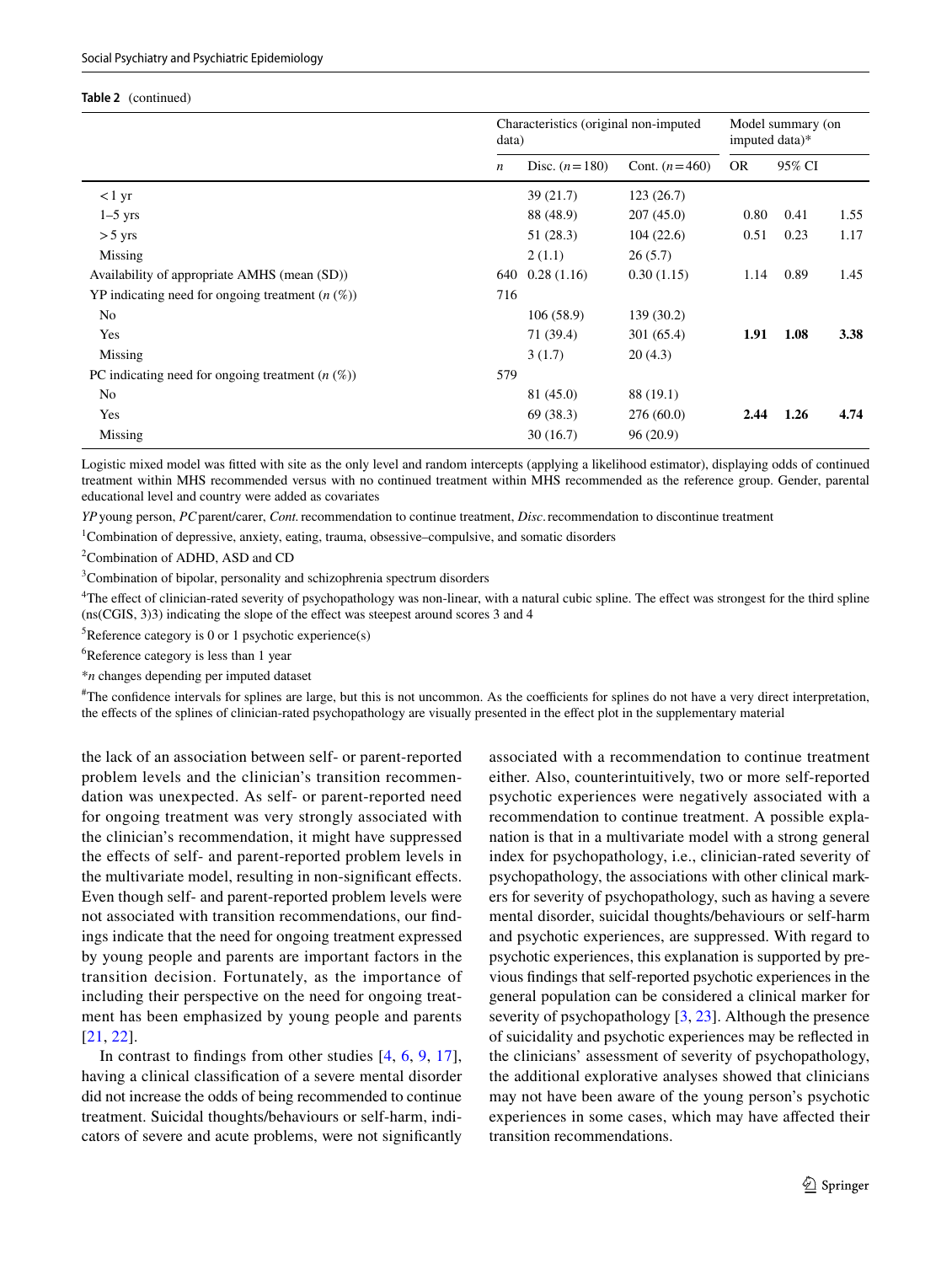<span id="page-11-0"></span>

|                                                                     |  |  |  | Table 3 Demographic and family, clinical, and treatment and service characteristics in relation to transition recommendations regarding contin- |  |
|---------------------------------------------------------------------|--|--|--|-------------------------------------------------------------------------------------------------------------------------------------------------|--|
| ued treatment in CAMHS versus AMHS (descriptives and model summary) |  |  |  |                                                                                                                                                 |  |

|                                                                         | $\boldsymbol{n}$ | Characteristics (original non-imputed<br>data) |                   |           | Model summary<br>(on imputed data)* |      |
|-------------------------------------------------------------------------|------------------|------------------------------------------------|-------------------|-----------|-------------------------------------|------|
|                                                                         |                  | CAMHS $(n=241)$                                | AMHS $(n=149)$    | <b>OR</b> | 95% CI                              |      |
| Demographic and family characteristics                                  |                  |                                                |                   |           |                                     |      |
| Living situation $(n \, (\%)$                                           | 716              |                                                |                   |           |                                     |      |
| Not living with parents/carers                                          |                  | 27(11.2)                                       | 14(9.4)           |           |                                     |      |
| Living with parents/carers                                              |                  | 210(87.1)                                      | 131 (87.9)        | 1.15      | 0.45                                | 2.96 |
| Missing                                                                 |                  | 4(1.7)                                         | 4(2.7)            |           |                                     |      |
| Education/employment $(n \, (\%))$                                      | 713              |                                                |                   |           |                                     |      |
| Not in school or working                                                |                  | 20(8.3)                                        | 15(10.1)          |           |                                     |      |
| In school or working                                                    |                  | 215 (89.2)                                     | 130 (87.2)        | 0.95      | 0.34                                | 2.69 |
| Missing                                                                 |                  | 6(2.5)                                         | 4(2.7)            |           |                                     |      |
| Psychopathology in biological parents $(n \, (\%))$                     | 545              |                                                |                   |           |                                     |      |
| No psychopathology                                                      |                  | 125 (51.9)                                     | 67(45.0)          |           |                                     |      |
| Psychopathology in one or both biological parents                       |                  | 62(25.7)                                       | 47(31.5)          | 0.94      | 0.48                                | 1.84 |
| Missing                                                                 |                  | 54 (22.4)                                      | 35(23.5)          |           |                                     |      |
| Clinical characteristics                                                |                  |                                                |                   |           |                                     |      |
| Self-reported total emotional/ behavioural problems (mean (SD))         | 683              | 0.56(0.26)                                     | 0.60(0.30)        | 0.75      | 0.20                                | 2.80 |
| Parent/carer-reported total emotional/ behavioural problems (mean (SD)) | 572              | 0.38(0.22)                                     | 0.47(0.25)        | 4.59      | $0.80\,$                            | 26.4 |
| Clinical classifications $(n \, (\%)$                                   | 734              |                                                |                   |           |                                     |      |
| Emotional disorder <sup>1</sup>                                         |                  | 154 (63.9)                                     | 91(61.1)          | 1.33      | 0.67                                | 2.64 |
| Behavioural/neuro- developmental disorder <sup>2</sup>                  |                  | 82 (34.0)                                      | 63(42.3)          | 1.63      | 0.74                                | 3.60 |
| Severe mental illness <sup>3</sup>                                      |                  | 38 (15.8)                                      | 27(18.1)          | 1.59      | 0.70                                | 3.60 |
| Clinician rated severity of psychopathology (mean (SD))                 | 640              | 3.84(1.27)                                     | 3.94(1.17)        | 1.27      | 0.98                                | 1.65 |
| Suicidal thoughts/behaviours or self-harm $(n \, (\%))$                 | 626              |                                                |                   |           |                                     |      |
| None                                                                    |                  | 128(53.1)                                      | 73 (49.0)         |           |                                     |      |
| Suicidal thoughts/behaviours or self-harm                               |                  | 108 (44.8)                                     | 67(45.0)          | 1.12      | 0.56                                | 2.22 |
| Missing                                                                 |                  | 5(2.1)                                         | 9(6.0)            |           |                                     |      |
| Psychotic experiences <sup>4</sup> ( $n$ (%))                           |                  |                                                |                   |           |                                     |      |
| $0$ or $1$ experience(s)                                                |                  | 152(63.1)                                      | 84 (56.4)         |           |                                     |      |
| 2-16 experiences                                                        |                  | 49(20.3)                                       | 35(23.5)          | 1.29      | 0.59                                | 2.78 |
| Missing                                                                 |                  | 40(16.6)                                       | 30(20.1)          |           |                                     |      |
| Everyday functional skills (mean (SD))                                  | 577              | 4.42 [4.14, 4.67]                              | 4.27 [3.84, 4.65] | 1.15      | 0.51                                | 2.57 |
| Treatment/service-use                                                   |                  |                                                |                   |           |                                     |      |
| Inpatient psychiatric service use $(n \, (\%))$                         | 666              |                                                |                   |           |                                     |      |
| No                                                                      |                  | 196 (81.3)                                     | 110 (73.8)        |           |                                     |      |
| Yes                                                                     |                  | 26(10.8)                                       | 21(14.1)          | 1.96      | 0.77                                | 4.97 |
| Missing                                                                 |                  | 19(7.9)                                        | 18(12.1)          |           |                                     |      |
| Accident and emergency department service use $(n \, (\%)$              | 666              |                                                |                   |           |                                     |      |
| N <sub>0</sub>                                                          |                  | 194 (80.5)                                     | 112 (75.2)        |           |                                     |      |
| Yes                                                                     |                  | 28(11.6)                                       | 19(12.8)          |           | 1.14 0.44                           | 2.95 |
| Missing                                                                 |                  | 19(7.9)                                        | 18(12.1)          |           |                                     |      |
| Psychotropic medication use $(n \, (\%)$                                | 666              |                                                |                   |           |                                     |      |
| N <sub>0</sub>                                                          |                  | 98 (40.7)                                      | 36(24.2)          |           |                                     |      |
| Yes                                                                     |                  | 124(51.5)                                      | 95 (63.8)         | 2.20      | 1.09                                | 4.42 |
| Missing                                                                 |                  | 19(7.9)                                        | 18(12.1)          |           |                                     |      |
| Length of CAMHS use <sup>5</sup> $(n \ (\%)$                            | 703              |                                                |                   |           |                                     |      |
| < 1 yr                                                                  |                  | 85 (35.3)                                      | 23(15.4)          |           |                                     |      |
| $1-5$ yrs                                                               |                  | 106 (44.0)                                     | 74 (49.7)         | 2.01      | 1.02                                | 3.98 |
| $> 5$ yrs                                                               |                  | 41 (17.0)                                      | 46 (30.9)         | 3.11      | 1.23                                | 7.89 |
|                                                                         |                  |                                                |                   |           |                                     |      |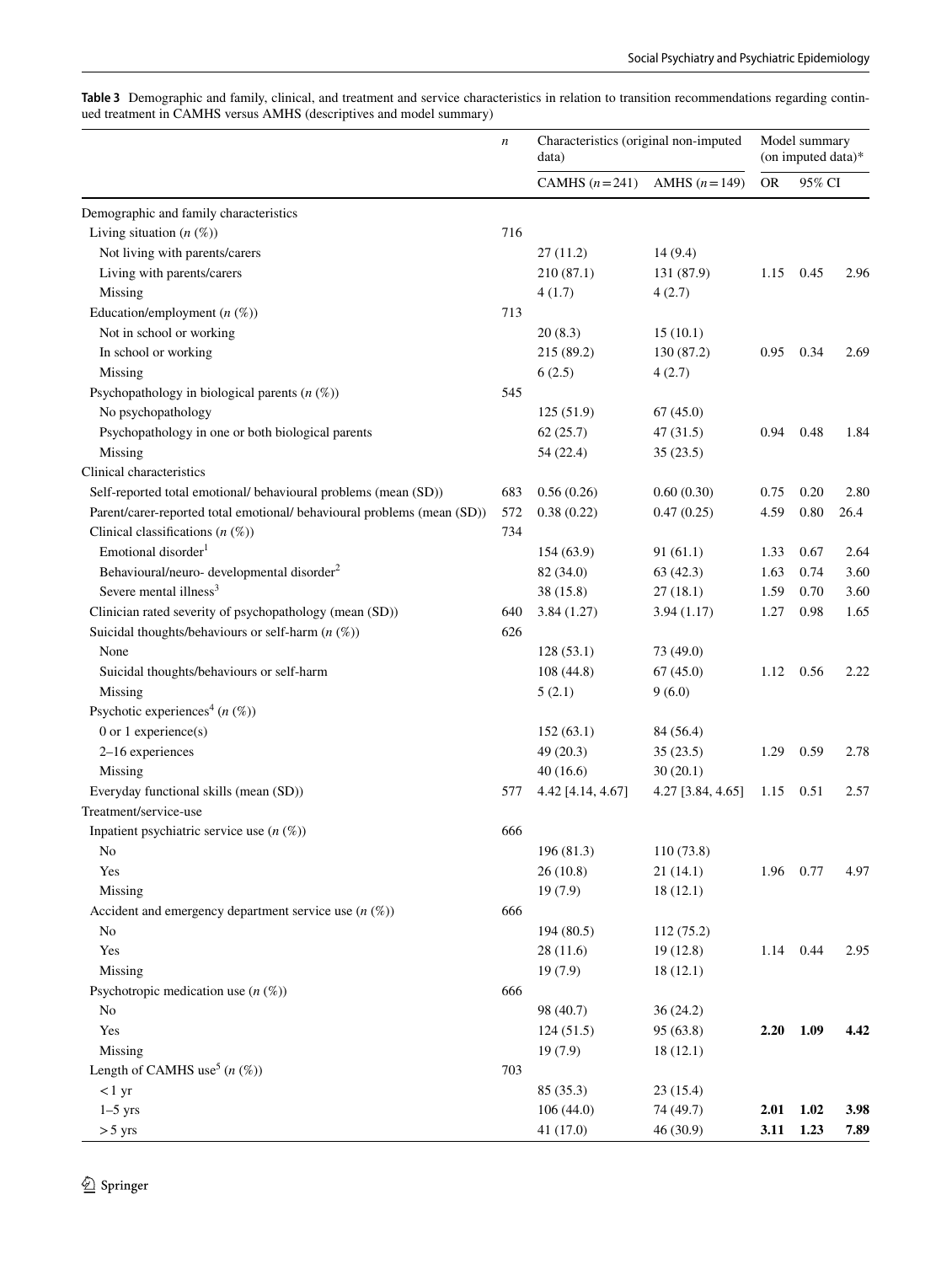#### **Table 3** (continued)

|                                                       | $\boldsymbol{n}$ | Characteristics (original non-imputed<br>data) |                  |           | Model summary<br>(on imputed data) $*$ |      |  |
|-------------------------------------------------------|------------------|------------------------------------------------|------------------|-----------|----------------------------------------|------|--|
|                                                       |                  | CAMHS $(n=241)$                                | AMHS $(n = 149)$ | <b>OR</b> | 95% CI                                 |      |  |
| Missing                                               |                  | 9(3.7)                                         | 6(4.0)           |           |                                        |      |  |
| Availability of appropriate AMHS (mean (SD))          | 640              | 0.12(1.16)                                     | 0.57(1.08)       | 1.63      | 1.25                                   | 2.13 |  |
| YP indicating need for ongoing treatment $(n \, (\%)$ | 716              |                                                |                  |           |                                        |      |  |
| N <sub>0</sub>                                        |                  | 75(31.1)                                       | 47(31.5)         |           |                                        |      |  |
| Yes                                                   |                  | 161(66.8)                                      | 93 (62.4)        | 0.75      | 0.39                                   | 1.45 |  |
| Missing                                               |                  | 5(2.1)                                         | 9(6.0)           |           |                                        |      |  |
| PC indicating need for ongoing treatment $(n \, (\%)$ | 579              |                                                |                  |           |                                        |      |  |
| No                                                    |                  | 41 (17.0)                                      | 35(23.5)         |           |                                        |      |  |
| Yes                                                   |                  | 154(63.9)                                      | 86 (57.7)        | 0.34      | 0.16                                   | 0.73 |  |
| Missing                                               |                  | 46(19.1)                                       | 28 (18.8)        |           |                                        |      |  |

Logistic mixed model was ftted with site as the only level and random intercepts (applying a likelihood estimator), displaying odds of continued treatment at AMHS recommended versus with continued treatment within CAMHS recommended as the reference group. Gender, parental educational level and country were added as covariates

*YP*young person, *PC*parent/carer

<sup>1</sup>Combination of depressive, anxiety, eating, trauma, obsessive–compulsive, and somatic disorders

<sup>2</sup> Combination of ADHD, ASD, and CD

<sup>3</sup>Combination of bipolar, personality, and schizophrenia spectrum disorders

<sup>4</sup>Reference category is 0 or 1 psychotic experience(s)

5 Reference category is less than 1 year

\**n* changes depending per imputed dataset

A clinical characteristic not studied previously was everyday functional skills, which were negatively associated with a recommendation to continue treatment. Young people with more everyday functional skills were more likely to be discharged or referred to other mental health services. Interestingly, whereas self-reported and parent-reported need for ongoing treatment were associated with the clinician's recommendation to continue care, only parent-reported need for ongoing treatment was associated with the recommendation to continue treatment at AMHS. As parent-reported need for ongoing treatment was negatively associated with the recommendation to continue treatment at AMHS (and positively with continuing treatment in CAMHS), it may be that parent-reported need for ongoing treatment is associated with the involvement of parents in the young person's treatment. As a systemic approach to treatment in which parents have an important role is more common in CAMHS than in AMHS [[24](#page-15-18)], the involvement of parents may be a reason for the CAMHS clinician to continue treatment in CAMHS, rather than to refer the young person to AMHS. Alternatively, parents involved in the young person's treatment may appeal to the CAMHS clinician to let the young person continue treatment in CAMHS, as they may be uncertain of what care in AMHS entails.

Treatment and service-use-related characteristics, such as psychotropic medication use and the length of service use within CAMHS, were specifcally associated with a recommendation to AMHS. Findings from previous studies investigating these characteristics in relation to referral to AMHS have been inconsistent [[4](#page-14-4), [6](#page-15-0), [7\]](#page-15-1), due to differences in the operationalization of both medication use and length of CAMHS use, and diferences in applied statistical analyses. It may be that psychotropic medication use and a longer length of treatment within CAMHS are indication of more severe and chronic psychopathology, requiring long-term treatment and a referral to AMHS. In some cases, the prescription and continuation of psychotropic medication might require contact with a specialist service such as an AMHS (e.g., the continuation of ADHD medication requires hospital contact at least once a year in France). Our fndings also show that the CAMHS clinicians' recommendation depends on their perspective on the availability of local AMHS services with the right skills and resources for some young people. Previous studies showed that CAMHS clinicians may not refer a young person to AMHS if they consider AMHS not to have the right expertise or will not accept certain referrals due to eligibility criteria [\[17,](#page-15-11) [25\]](#page-15-19). For instance, some AMHS may not accept referrals if they consider the young person to be 'not ill enough' [\[26\]](#page-15-20) or eligibility criteria may exclude young people with specifc diagnoses, such as neurodevelopmental disorders. Alternatively, clinicians may be unaware of the services ofered by AMHS in the area, which may also afect the clinician's transition decision.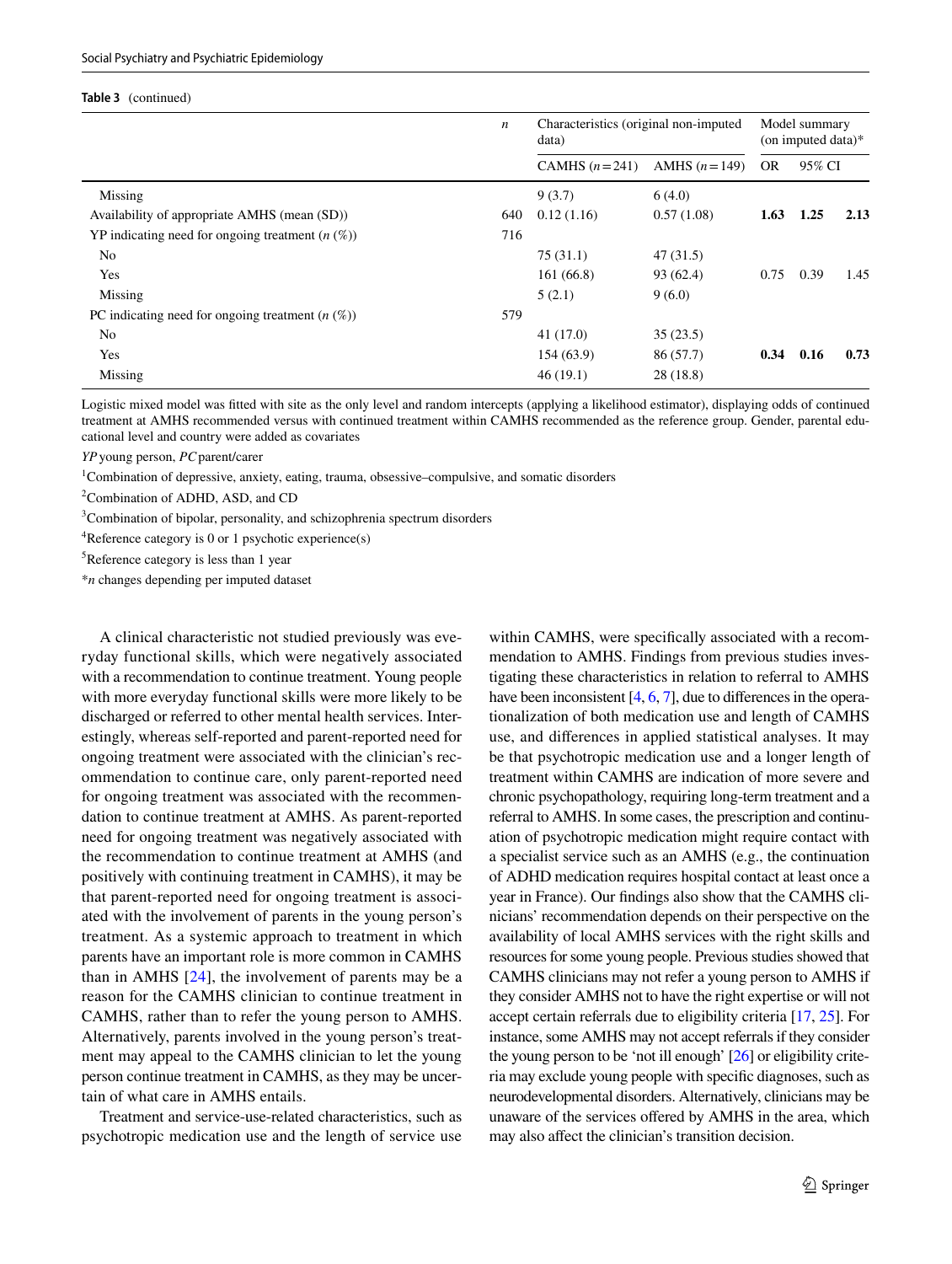#### **Strengths and limitations**

This paper provides insight in the demographic and family, clinical and treatment, and service-use related characteristics that potentially play a role in the CAMHS clinician's recommendation regarding continuity of treatment and transition to AMHS. The use of standardized assessments and young person and parent reports allowed us to reliably assess a large range of characteristics from the perspective of the young person, parent, and clinician. We conducted multivariate analyses with a large range of diferent predictors, accounting for most known potential confounders. There are several limitations to the fndings reported in this study, as well. The limitations with regard to the recruitment process, representativeness, and generalizability were elaborately discussed in a paper describing the cohort profile  $[11]$  $[11]$  and will be discussed only briefly in this paper. First, a selection bias may exist due to several reasons: the selection of CAMHS participating in MILESTONE were not made randomly, but should be considered a convenience sample, the response rate was 45.1% (although other cohort studies on adolescents with mental health problems report similar response rates [[27](#page-15-21)[–29](#page-16-9)]) and the proportion of missing information, particularly among parents, is considerable. The response rate of 45.1% may be an overestimation of the true response rate that we would have obtained if information on the recruitment process was complete, but this estimate most accurately refects the process. Due to medical ethical constraints, our recruitment methods relied on medical records and clinicians to assess eligibility and inclusion criteria, as well as to inform and gain consent from participants. Therefore, information on the recruitment process was incomplete. It was not possible to assess whether a selection bias exists with a nonresponse analysis, as the medical ethical committee did not allow us to collect data of non-responders without informed consent and very few young people consented to using this basic medical data. A previous analysis of missing data among participants [[11](#page-15-5)] indicated a potential bias in participation of parents, who were less likely to complete all measures when their children reported more self-reported problems and clinicians reported more severe psychopathology. We applied multiple imputation to account for (a selection in) missingness in assessments. Ultimately, however, representativeness is not necessarily required to generalize our fndings to other clinical populations of young people in the transition age [[30](#page-16-10)]. Drawing reliable conclusions on the relationships between variables is possible if potential variables on which a selection could have taken place, such as parental educational level, country, gender, or severity of psychopathology are included in the analyses conducted, which was the case in the present study [\[31\]](#page-16-11). A selection bias to afect the generalizability of the fndings from this study is therefore less likely. By recruiting young people from a wide range of CAMHS in diferent European countries, varying in size and ranging from community to specialist and/or academic hospital-based services in countries with differences in mental health service organization (i.e., more or less segmented services), culture, training, and concepts of mental health, our fndings can be generalized independent of service type or European country. Replication of our study outside the European context is important to assess generalizability of our fndings to other continents.

Finally, transition recommendations and need for ongoing treatment were assessed with a single item, part of the recently validated Transition Readiness and Appropriateness Measure [\[12\]](#page-15-6). To our knowledge, no other validated measures are available to assess these constructs. However, this could be considered a weakness of the study. Information on the clinician's transition recommendations was missing for 16.1% of young people, but this is unlikely to impact the results of our study due to the application of multiple imputation.

## **Conclusion and recommendations**

In conclusion, the decision regarding continuity of treatment was most prominently determined by a small set of clinical characteristics, whereas none of these clinical characteristics determined whether transition to AMHS was recommended. Even though demographic and family characteristics may be important predictors of mental health outcomes, these characteristics are not considered in the clinician's decisionmaking process. As the availability of appropriate AMHS was shown to be an important factor in the clinician's transition decision, it is important that national and local governments guarantee AMHS availability and ensure that AMHS eligibility criteria meet the needs of young people with an ongoing need for treatment reaching the upper age limit of their CAMHS. Additionally, we recommend implementing standardized assessments of self- and parent-reported problems, including suicidality and psychotic experiences, in the period before young people reach the upper age limit of their CAMHS. Future analyses on MILESTONE cohort data will focus on the process of transition that follows the CAMHS clinician's decision regarding transition, and will assess whether the clinician's decision appropriately identifes young people who need ongoing treatment after reaching the upper age limit of CAMHS. Future analyses will also show which characteristics are associated with actually making a transition to AMHS or, alternatively, experiencing an unplanned discontinuity of treatment, as well as associated mental health outcomes.

**Supplementary Information** The online version contains supplementary material available at<https://doi.org/10.1007/s00127-022-02238-6>.

**Acknowledgements** We thank all the young people, parents and clinicians for participating in the MILESTONE study. We would also like to extend our thanks to the teams within the collaborating CAMHS and AMHS. We extend a special thanks to the young project advisors, the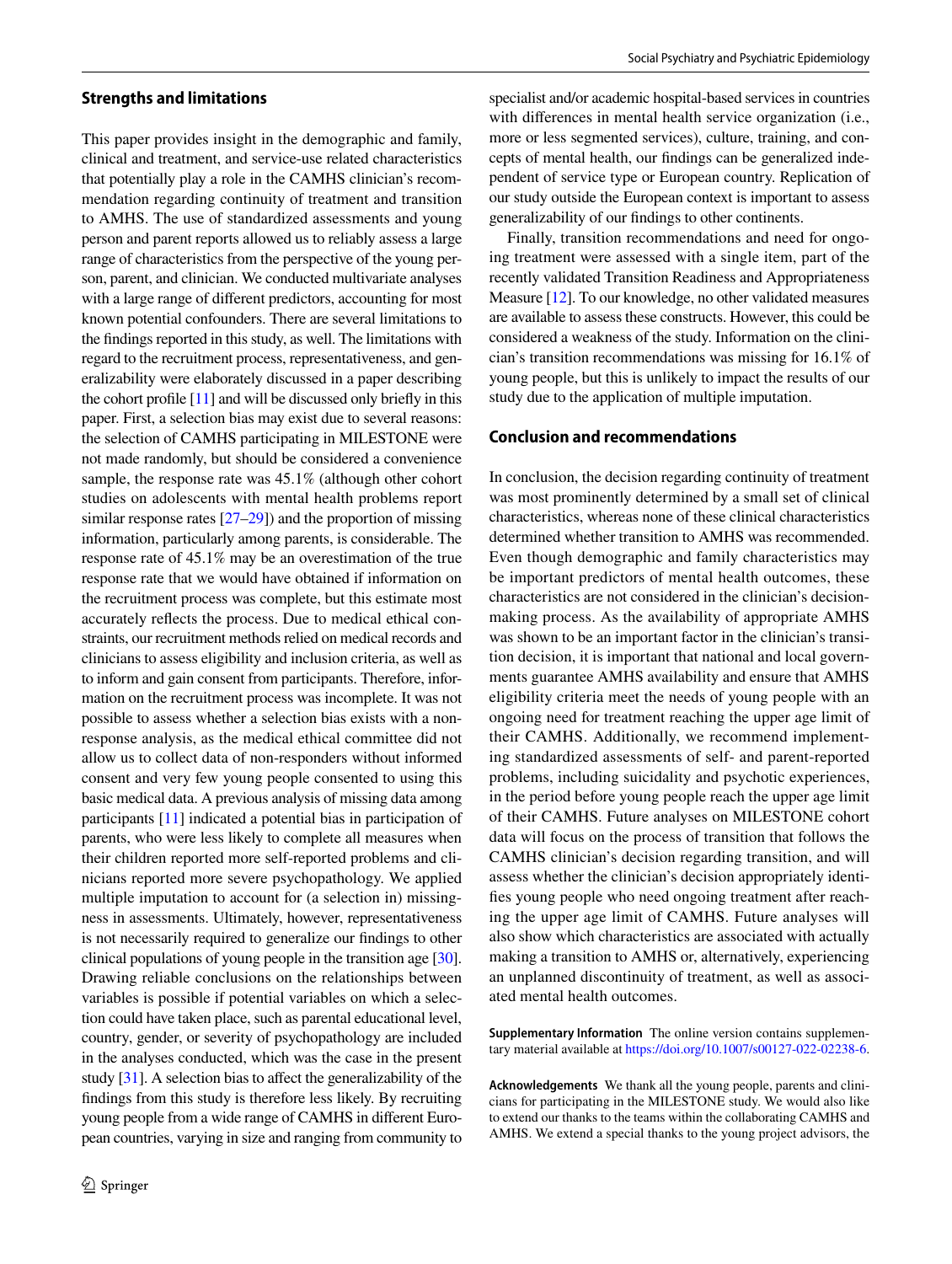members of the MILESTONE Scientifc Clinical and Ethical Advisory Board and Jane Warwick. We also thank everyone who was temporarily part of the wider MILESTONE team, as well as all the students who contributed to the data-collection. Finally, we thank all members of the wider MILESTONE consortium for their contribution.

The wider MILESTONE consortium includes the following collaborators (including the members listed as authors): Laura Adams, Giovanni Allibrio, Marco Armando, Sonja Aslan, Nadia Baccanelli, Monica Balaudo, Fabia Bergamo, Angelo Bertani, Jo Berriman, Albert Boon, Karen Braamse, Ulrike Breuninger, Maura Buttiglione, Sarah Buttle, Aurélie Schandrin, Marco Cammarano, Alastair Canaway, Fortunata Cantini, Cristiano Cappellari, Marta Carenini, Giuseppe Carrà, Cecilia Ferrari, Krizia Chianura, Philippa Coleman, Annalisa Colonna, Patrizia Conese, Raffaella Costanzo, Claire Daffern, Marina Danckaerts, Andrea de Giacomo, Jean-Pierre Ermans, Alan Farmer, Jörg M Fegert, Sabrina Ferrari, Giuliana Galea, Michela Gatta, Elisa Gheza, Giacomo Goglia, MariaRosa Grandetto, James Griffin, Flavia Micol Levi, Véronique Humbertclaude, Nicola Ingravallo, Roberta Invernizzi, Caoimhe Kelly, Meghan Killilea, James Kirwan, Catherine Klockaerts, Vlatka Kovač, Ashley Liew, Christel Lippens, Francesca Macchi, Lidia Manenti, Francesco Margari, Lucia Margari, Paola Martinelli, Leighton McFadden, Deny Menghini, Sarah Miller, Emiliano Monzani, Giorgia Morini, Todor Mutafov, Lesley O'Hara, Cristina Negrinotti, Emmanuel Nelis, Francesca Neri, Paulina Nikolova, Marzia Nossa, Maria Giulia Cataldo, Michele Noterdaeme, Francesca Operto, Vittoria Panaro, Adriana Pastore, Vinuthna Pemmaraju, Ann Pepermans, Maria Giuseppina Petruzzelli, Anna Presicci, Catherine Prigent, Francesco Rinaldi, Erika Riva, Anne Roekens, Ben Rogers, Pablo Ronzini, Vehbi Sakar, Selena Salvetti, Ottaviano Martinelli, Tanveer Sandhu, Renate Schepker, Marco Siviero, Michael Slowik, Courtney Smyth, Patrizia Conti, Maria Antonietta Spadone, Fabrizio Starace, Patrizia Stoppa, Lucia Tansini, Cecilia Toselli, Guido Trabucchi, Maria Tubito, Arno van Dam, Hanne Van Gutschoven, Dirk van West, Fabio Vanni, Chiara Vannicola, Cristiana Varuzza, Pamela Varvara, Patrizia Ventura, Stefano Vicari, Stefania Vicini, Carolin von Bentzel, Philip Wells, Beata Williams, Marina Zabarella, Anna Zamboni & Edda Zanetti.

**Author contributions** SEG and LSB prepared the frst draft and subsequent versions of this manuscript, under supervision of MMO, GCD, AM, and FCV and in collaboration with DW. DR provided statistical consultation with regard to the conceptualization of the data-analysis plan, execution of the analyses, and write-up. SPS, AM, GDG, PS, JM, FM, DP-O, ST, US, TF, CS, MP, DW, FCV, and GCD conceived the original study design, obtained funding, and/or acted as principal investigators. HT was the study coordinator. PT, SEG, LSB, GS, FR, ND, VR, MM, RA, and NH were research assistants who helped set up the study in their countries, gain local ethical approvals, and collected data. TvA, CBR, FBB, IC, DDF, KDC, AF, GH, RJ, HLP, KL, VM, RN, AP, LR, MS, ISO, AS, PSc, JS, MS, PStagi, PStagni, and ET also contributed to local sites set-up and data-collection. CG, AT, AW, and LW were young project advisors. AK and FF contributed on behalf of HealthTracker. All authors critically reviewed the protocol and the manuscript and gave approval for the publication.

**Funding** The MILESTONE project was funded by European Commission's 7th Framework Programme under Grant number 602442.

 **Availability of data and materials** The participant consent forms restrict data sharing on a public repository. The MILESTONE consortium invites researchers to contact the corresponding author for requests for statistical code used, instruments used, and anonymised data.

 **Code availability** All analyses were conducted in R. Code can be made available upon request to the corresponding author.

#### **Declarations**

**Conflict of interest** The MILESTONE project was funded by EU FP7 programme under grant number 602442. SPS is part-funded by the National Institute for Health Research (NIHR) Collaboration for Leadership in Applied Health Research and Care West Midlands (NIHR CLAHRC WM), now recommissioned as NIHR Applied Research Collaboration West Midlands. The views expressed in this publication are those of the author(s) and not necessarily those of the NIHR or the Department of Health and Social Care. PS is the co-inventor of the HealthTrackerTM and is the Chief Executive Officer and shareholder in HealthTracker Ltd. FF is a Chief Technical Officer and AK is the Chief Finance Officer employed by HealthTracker Ltd, respectively. FCV publishes the Dutch translations of ASEBA, from which he receives remuneration. AM was a speaker and advisor for Neurim, Shire, Infectopharm, and Lilly (all not related to transition research).

**Ethics approval** The study protocol was approved (ISRCTN83240263; NCT03013595) by the UK National Research Ethics Service Committee West Midlands—South Birmingham (15/WM/0052) and ethics boards in participating countries.

**Consent to participate** All participants (young people, parents, and clinicians) consented to participating in the MILESTONE study by signing consent forms. Country-specifc consent procedures were followed, according to national laws as well as medical ethical committee regulations.

**Consent for publication** Consent for publication in international peerreviewed journals was incorporated in the study consent forms signed by all participants.

**Open Access** This article is licensed under a Creative Commons Attribution 4.0 International License, which permits use, sharing, adaptation, distribution and reproduction in any medium or format, as long as you give appropriate credit to the original author(s) and the source, provide a link to the Creative Commons licence, and indicate if changes were made. The images or other third party material in this article are included in the article's Creative Commons licence, unless indicated otherwise in a credit line to the material. If material is not included in the article's Creative Commons licence and your intended use is not permitted by statutory regulation or exceeds the permitted use, you will need to obtain permission directly from the copyright holder. To view a copy of this licence, visit<http://creativecommons.org/licenses/by/4.0/>.

# **References**

- <span id="page-14-0"></span>1. Singh SP (2009) Transition of care from child to adult mental health services: the great divide. Curr Opin Psychiatry 22(4):386–390
- <span id="page-14-1"></span>2. McGorry PD (2007) The specialist youth mental health model: strengthening the weakest link in the public mental health system. Med J Aust 187(7 Suppl):S53-56
- <span id="page-14-2"></span>3. Memarzia J, St Clair MC, Owens M, Goodyer IM, Dunn VJ (2015) Adolescents leaving mental health or social care services: predictors of mental health and psychosocial outcomes one year later. BMC Health Serv Res 15:185
- <span id="page-14-4"></span>4. McNicholas F, Adamson M, McNamara N, Gavin B, Paul M, Ford T, Barry S, Dooley B, Coyne I, Cullen W, Singh SP (2015) Who is in the transition gap? Transition from CAMHS to AMHS in the Republic of Ireland. Ir J Psychol Med 32(1):61–69
- <span id="page-14-3"></span>5. Islam Z, Ford T, Kramer T, Paul M, Parsons H, Harley K, Weaver T, McLaren S, Singh SP (2016) Mind how you cross the gap!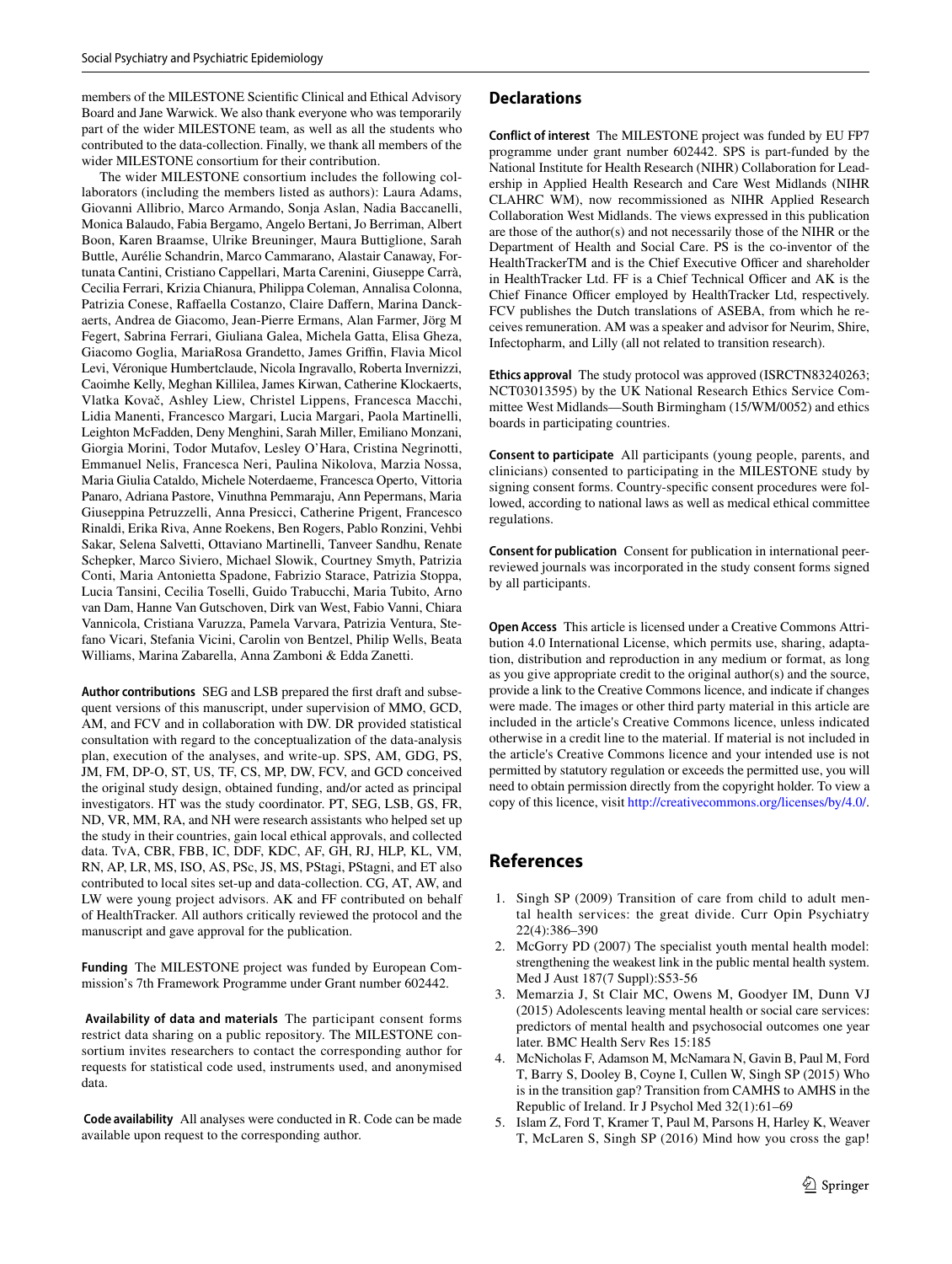Outcomes for young people who failed to make the transition from child to adult services: the TRACK study. BJPsych Bull 40(3):142–148

- <span id="page-15-0"></span>6. Perera RH, Rogers SL, Edwards S, Hudman P, Malone C (2017) Determinants of transition from child and adolescent to adult mental health services: a Western Australian pilot study. Aust Psychol 52(3):184–190.<https://doi.org/10.1111/ap.12192>
- <span id="page-15-1"></span>7. Leavey G, McGrellis S, Forbes T, Thampi A, Davidson G, Rosato M, Bunting B, Divin N, Hughes L, Toal A, Paul M, Singh SP (2019) Improving mental health pathways and care for adolescents in transition to adult services (IMPACT): a retrospective case note review of social and clinical determinants of transition. Soc Psychiatry Psychiatr Epidemiol 54(8):955–963
- <span id="page-15-2"></span>8. Merrick H, McConachie H, Le Couteur A, Mann K, Parr JR, Pearce MS, Colver A, Transition Collaborative G (2015) Characteristics of young people with long term conditions close to transfer to adult health services. BMC Health Serv Res 15:435
- <span id="page-15-3"></span>9. Stagi P, Galeotti S, Mimmi S, Starace F, Castagnini AC (2015) Continuity of care from child and adolescent to adult mental health services: evidence from a regional survey in Northern Italy. Eur Child Adolesc Psychiatry 24(12):1535–1541
- <span id="page-15-4"></span>10. Singh SP, Tuomainen H, Girolamo G, Maras A, Santosh P, McNicholas F, Schulze U, Purper-Ouakil D, Tremmery S, Franic T, Madan J, Paul M, Verhulst FC, Dieleman GC, Warwick J, Wolke D, Street C, Daffern C, Tah P, Griffin J, Canaway A, Signorini G, Gerritsen S, Adams L, O'Hara L, Aslan S, Russet F, Davidovic N, Tufrey A, Wilson A, Gatherer C, Walker L, Consortium M (2017) Protocol for a cohort study of adolescent mental health service users with a nested cluster randomised controlled trial to assess the clinical and cost-efectiveness of managed transition in improving transitions from child to adult mental health services (the MILESTONE study). BMJ Open 7(10):e016055
- <span id="page-15-5"></span>11. Gerritsen SE, Maras A, van Bodegom LS, Overbeek MM, Verhulst FC, Wolke D, Appleton R, Bertani A, Cataldo MG, Conti P, Da Fonseca D, Davidović N, Dodig-Ćurković K, Ferrari C, Fiori F, Franić T, Gatherer C, de Girolamo G, Heaney N, Hendrick G, Kolozsvari A, Levi FM, Lievesley K, Madan J, Martinelli O, Mastroianni M, Maurice V, McNicholas F, O'Hara L, Paul M, Purper-Ouakil D, de Roeck V, Russet F, Saam MC, Sagar-Ouriaghli I, Santosh PJ, Sartor A, Schandrin A, Schulze UME, Signorini G, Singh SP, Singh J, Street C, Tah T, Tanase E, Tremmery S, Tufrey A, Tuomainen H, van Amelsvoort TAMJ, Wilson A, Walker L, Dieleman GC, Consortium M (2021) Cohort profle: demographic and clinical characteristics of the MILESTONE longitudinal cohort of young people approaching the upper age limit of their child mental health care service in Europe. BMJ Open. <https://doi.org/10.1136/bmjopen-2021-053373>
- <span id="page-15-6"></span>12. Santosh P, Singh J, Adams L, Mastroianni M, Heaney N, Lievesley K, Sagar-Ouriaghli I, Allibrio G, Appleton R, Davidović N, de Girolamo G, Dieleman G, Dodig-Ćurković K, Franić T, Gatherer C, Gerritsen S, Gheza E, Madan J, Manenti L, Maras A, Margari F, McNicholas F, Pastore A, Paul M, Purper-Ouakil D, Rinaldi F, Sakar V, Schulze U, Signorini G, Street C, Tah P, Tremmery S, Tufrey A, Tuomainen H, Verhulst F, Warwick J, Wilson A, Wolke D, Fiori F, Singh S (2020) Validation of the transition readiness and appropriateness measure (TRAM) for the managing the link and strengthening transition from child to adult mental healthcare in Europe (MILESTONE) study. BMJ Open 10(6):e033324. <https://doi.org/10.1136/bmjopen-2019-033324>
- <span id="page-15-7"></span>13. R Core Team (2020) R: a language and environment for statistical computing. R Foundation for Statistical Computing, Vienna
- <span id="page-15-8"></span>14. Bates D, Maechler M, Bolker B, Walker S (2015) Fitting linear mixed-efects models using lme4. J Stat Softw 67(1):1–48. [https://](https://doi.org/10.18637/jss.v067.i01) [doi.org/10.18637/jss.v067.i01](https://doi.org/10.18637/jss.v067.i01)
- <span id="page-15-9"></span>15. van Buuren S, Groothuis-Oudshoorn K (2011) Mice: multivariate imputation by chained equations in R. J Stat Softw 45(3):1–67
- <span id="page-15-10"></span>16. Robitzsch A, Grund S (2020) miceadds: Some Additional Multiple Imputation Functions, Especially for 'mice'
- <span id="page-15-11"></span>17. Singh SP, Paul M, Ford T, Kramer T, Weaver T, McLaren S, Hovish K, Islam Z, Belling R, White S (2010) Process, outcome and experience of transition from child to adult mental healthcare. Br J Psychiatry 197:305–312. [https://doi.org/10.1192/bjp.bp.109.](https://doi.org/10.1192/bjp.bp.109.075135) [075135](https://doi.org/10.1192/bjp.bp.109.075135)
- <span id="page-15-12"></span>18. Steele EH, McKinney C (2020) Relationships among emerging adult psychological problems, maltreatment, and parental psychopathology: moderation by parent-child relationship quality. Fam Process 59(1):257–272. <https://doi.org/10.1111/famp.12407>
- <span id="page-15-13"></span>19. lVeldman K, Reijneveld SA, Ortiz JA, Verhulst FC, Bültmann U, (2015) Mental health trajectories from childhood to young adulthood afect the educational and employment status of young adults: results from the TRAILS study. J Epidemiol Community Health 69(6):588–593.<https://doi.org/10.1136/jech-2014-204421>
- <span id="page-15-14"></span>20. Gutiérrez-García RA, Benjet C, Borges G, Méndez Ríos E, Medina-Mora ME (2017) NEET adolescents grown up: eightyear longitudinal follow-up of education, employment and mental health from adolescence to early adulthood in Mexico City. Eur Child Adolesc Psychiatry 26(12):1459–1469. [https://doi.org/10.](https://doi.org/10.1007/s00787-017-1004-0) [1007/s00787-017-1004-0](https://doi.org/10.1007/s00787-017-1004-0)
- <span id="page-15-15"></span>21. Wilson A, Tufrey A, McKenzie C, Street C (2015) After the food: young people's perspectives on transition. Lancet Psychiatry 2(5):376–378
- <span id="page-15-16"></span>22. Cleverley K, Rowland E, Bennett K, Jeffs L, Gore D (2020) Identifying core components and indicators of successful transitions from child to adult mental health services: a scoping review. Eur Child Adolesc Psychiatry 29(2):107–121. [https://doi.org/10.1007/](https://doi.org/10.1007/s00787-018-1213-1) [s00787-018-1213-1](https://doi.org/10.1007/s00787-018-1213-1)
- <span id="page-15-17"></span>23. Rimvall MK, van Os J, Rask CU, Olsen EM, Skovgaard AM, Clemmensen L, Larsen JT, Verhulst F, Jeppesen P (2020) Psychotic experiences from preadolescence to adolescence: when should we be worried about adolescent risk behaviors? Eur Child Adolesc Psychiatry 29(9):1251–1264. [https://doi.org/10.1007/](https://doi.org/10.1007/s00787-019-01439-w) [s00787-019-01439-w](https://doi.org/10.1007/s00787-019-01439-w)
- <span id="page-15-18"></span>24. Mulvale GM, Nguyen TD, Miatello AM, Embrett MG, Wakefeld PA, Randall GE (2019) Lost in transition or translation? Care philosophies and transitions between child and youth and adult mental health services: a systematic review. J Ment Health 28(4):379–388
- <span id="page-15-19"></span>25. Belling R, McLaren S, Paul M, Ford T, Kramer T, Weaver T, Hovish K, Islam Z, White S, Singh SP (2014) The efect of organisational resources and eligibility issues on transition from child and adolescent to adult mental health services. J Health Serv Res Policy 19:169–176
- <span id="page-15-20"></span>26. Appleton R, Elahi F, Tuomainen H, Canaway A, Singh SP (2020) "I'm just a long history of people rejecting referrals" experiences of young people who fell through the gap between child and adult mental health services. Eur Child Adolesc Psychiatry. [https://doi.](https://doi.org/10.1007/s00787-020-01526-3) [org/10.1007/s00787-020-01526-3](https://doi.org/10.1007/s00787-020-01526-3)
- <span id="page-15-21"></span>27. Huisman M, Oldehinkel AJ, de Winter A, Minderaa RB, de Bildt A, Huizink AC, Verhulst FC, Ormel J (2008) Cohort profle: the Dutch 'TRacking adolescents' individual lives' survey'. TRAILS Int J Epidemiol 37(6):1227–1235. [https://doi.org/10.1093/ije/](https://doi.org/10.1093/ije/dym273) [dym273](https://doi.org/10.1093/ije/dym273)
- 28. Purcell R, Jorm AF, Hickie IB, Yung AR, Pantelis C, Amminger GP, Glozier N, Killackey E, Phillips LJ, Wood SJ, Harrigan S, Mackinnon A, Scott E, Hermens DF, Guastella AJ, Kenyon A, Mundy L, Nichles A, Scaffidi A, Spiliotacopoulos D, Taylor L, Tong JPY, Wiltink S, Zmicerevska N, McGorry PD (2015) Demographic and clinical characteristics of young people seeking help at youth mental health services: baseline fndings of the transitions study. Early Interv Psychiatry 9(6):487–497. [https://doi.org/10.](https://doi.org/10.1111/eip.12133) [1111/eip.12133](https://doi.org/10.1111/eip.12133)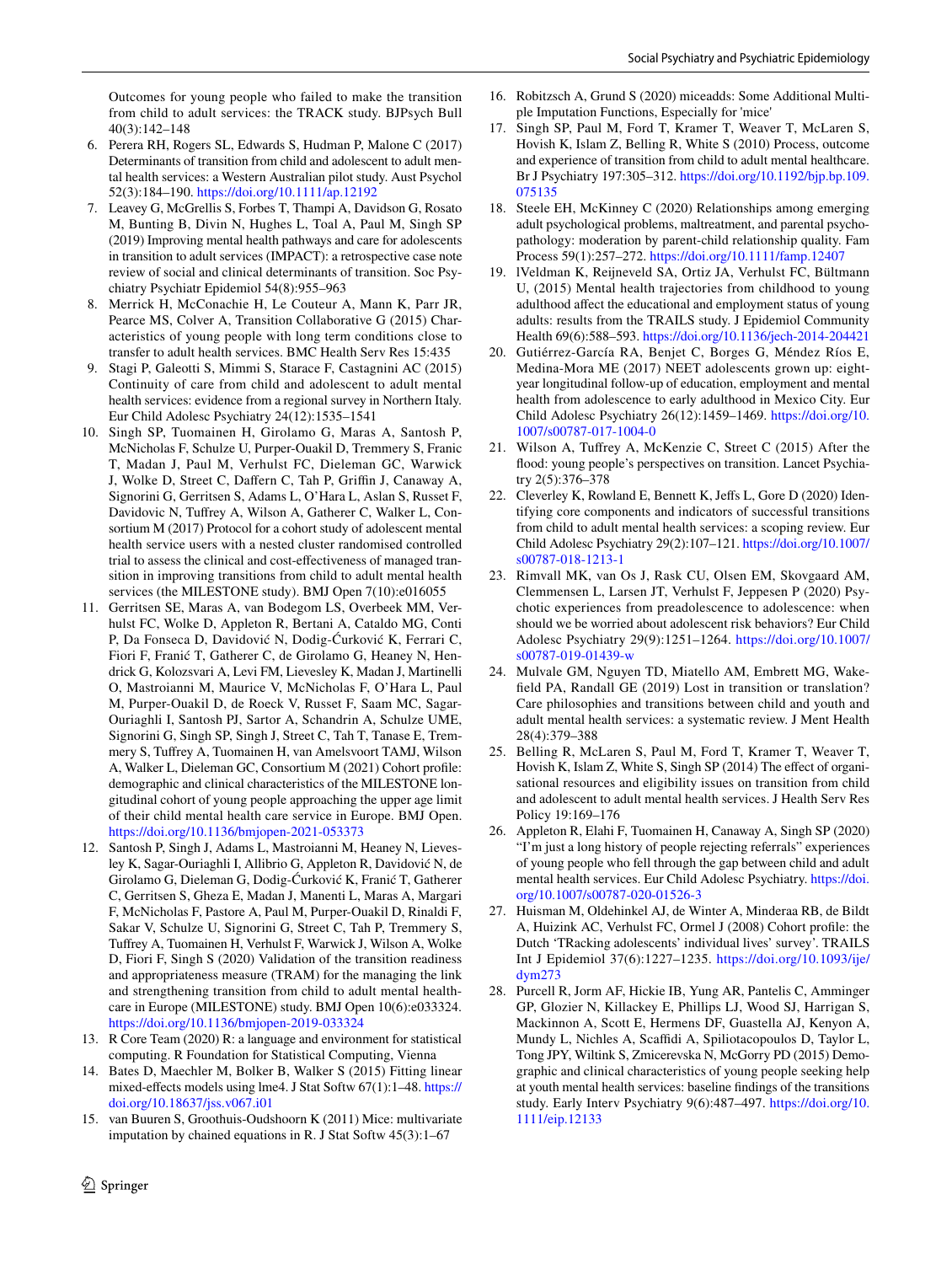- <span id="page-16-9"></span>29. Grootendorst-van Mil NH, Bouter DC, Hoogendijk WJG, van Jaarsveld S, Tiemeier H, Mulder CL, Roza SJ (2021) The iBerry study: a longitudinal cohort study of adolescents at high risk of psychopathology. Eur J Epidemiol. [https://doi.org/10.1007/](https://doi.org/10.1007/s10654-021-00740-w) [s10654-021-00740-w](https://doi.org/10.1007/s10654-021-00740-w)
- <span id="page-16-10"></span>30. Rothman KJ, Gallacher JE, Hatch EE (2013) Why representativeness should be avoided. Int J Epidemiol 42(4):1012–1014. [https://](https://doi.org/10.1093/ije/dys223) [doi.org/10.1093/ije/dys223](https://doi.org/10.1093/ije/dys223)
- <span id="page-16-11"></span>31. Nohr EA, Liew Z (2018) How to investigate and adjust for selection bias in cohort studies. Acta Obstet Gynecol Scand 97(4):407– 416.<https://doi.org/10.1111/aogs.13319>
- <span id="page-16-0"></span>32. Chisholm D, Knapp MR, Knudsen HC, Amaddeo F, Gaite L, van Wijngaarden B (2000) Client Socio-Demographic and Service Receipt Inventory-European Version: development of an instrument for international research. EPSILON Study 5. European Psychiatric Services: inputs linked to outcome domains and needs. Br J Psychiatry Suppl 39:s28-33
- <span id="page-16-1"></span>33. Achenbach T, Rescorla L (2001) Manual for the ASEBA Schoolage forms and profles. University of Vermont, Research Center for Children, Youth, and Families, Burlington
- <span id="page-16-2"></span>34. Achenbach T, Rescorla L (2003) Manual for the ASEBA adult forms and profles. University of Vermont, Research Center for Children, Youth, and Families, Burlington
- <span id="page-16-3"></span>35. Guy W (1976) Clinical global impressions. ECDEU assessment manual for psychopharmacology. US Department of Health Education and Welfare, Rockville
- <span id="page-16-4"></span>36. Pinna F, Deriu L, Diana E, Perra V, Randaccio RP, Sanna L, Tusconi M, Carpiniello B, Cagliari Recovery Study G (2015)

Clinical Global Impression-severity score as a reliable measure for routine evaluation of remission in schizophrenia and schizoaffective disorders. Ann General Psychiatry 14:6

- <span id="page-16-5"></span>37. Glazer K, Rootes-Murdy K, Van Wert M, Mondimore F, Zandi P (2018) The utility of PHQ-9 and CGI-S in measurement-based care for predicting suicidal ideation and behaviors. J Afect Disord
- <span id="page-16-6"></span>38. Gundersen SV, Goodman R, Clemmensen L, Rimvall MK, Munkholm A, Rask CU, Skovgaard AM, Van Os J, Jeppesen P (2019) Concordance of child self-reported psychotic experiences with interview- and observer-based psychotic experiences. Early Intervent Psychiatry 13(3):619–626
- <span id="page-16-7"></span>39. Rocca P, Galderisi S, Rossi A, Bertolino A, Rucci P, Gibertoni D, Montemagni C, Bellino S, Aguglia E, Amore M, Bellomo A, Biondi M, Carpiniello B, Cuomo A, D'Ambrosio E, dell'Osso L, Girardi P, Marchesi C, Monteleone P, Montemitro C, Oldani L, Pacitti F, Roncone R, Siracusano A, Tenconi E, Vita A, Zeppegno P, Steardo L Jr, Vignapiano A, Maj M, Members of the Italian Network for Research on Psychoses i (2018) Disorganization and real-world functioning in schizophrenia: results from the multicenter study of the Italian Network for Research on Psychoses. Schizophr Res 201:105–112
- <span id="page-16-8"></span>40. Mucci A, Rucci P, Rocca P, Bucci P, Gibertoni D, Merlotti E, Galderisi S, Maj M, Italian Network for Research on P (2014) The Specifc Level of Functioning Scale: construct validity, internal consistency and factor structure in a large Italian sample of people with schizophrenia living in the community. Schizophr Res 159(1):144–150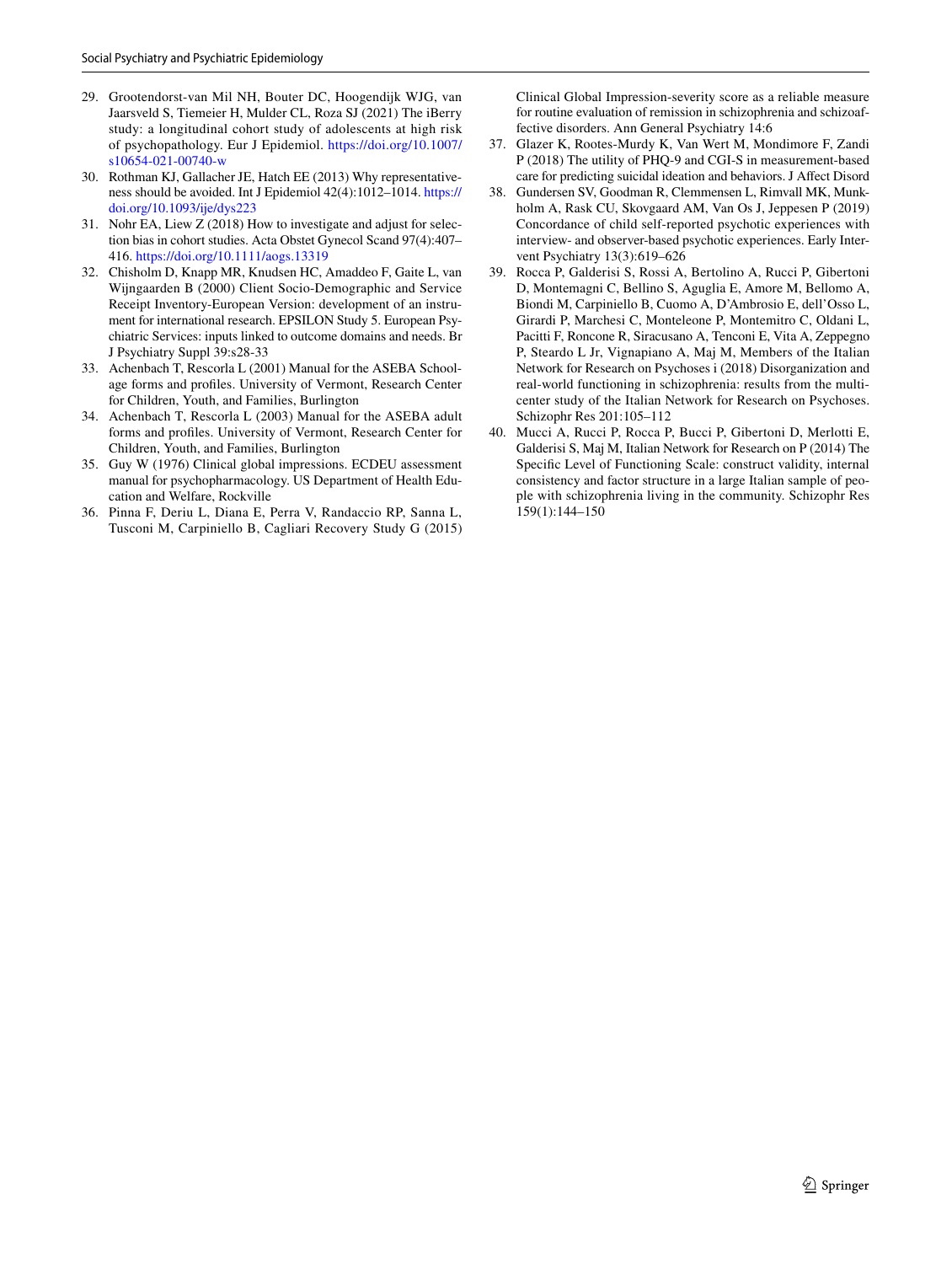# **Authors and Afliations**

S. E. Gerritsen<sup>1</sup> D [·](http://orcid.org/0000-0001-8057-7501) L. S. van Bodegom<sup>1,2</sup> · G. C. Dieleman<sup>1</sup> · M. M. Overbeek<sup>2,3</sup> · F. C. Verhulst<sup>1,4</sup> · D. Wolke<sup>5</sup> · D. Rizopoulos<sup>6</sup> · R. Appleton<sup>7</sup> · T. A. M. J. van Amelsvoort<sup>8,9</sup> · C. Bodier Rethore<sup>10</sup> · F. Bonnet-Brilhault<sup>10</sup> · I. Charvin<sup>11</sup> · **D. Da Fonseca<sup>11</sup> · N. Davidović<sup>12,13</sup> · K. Dodig-Ćurković<sup>14,15,16</sup> · A. Ferrari<sup>17,18</sup> · F. Fiori<sup>19,20,21</sup> · T. Franić<sup>12,13</sup> ·** C. Gatherer<sup>22</sup> · G. de Girolamo<sup>17</sup> · N. Heaney<sup>19</sup> · G. Hendrickx<sup>23</sup> · R. Jardri<sup>24</sup> · A. Kolozsvari<sup>21</sup> · H. Lida-Pulik<sup>25</sup> · K. Lievesley<sup>19</sup> · J. Madan<sup>26</sup> · M. Mastroianni<sup>19,20</sup> · V. Maurice<sup>27</sup> · F. McNicholas<sup>28,29</sup> · R. Nacinovich<sup>30,31</sup> · A. Parenti<sup>32</sup> · M. Paul<sup>22,33</sup> · D. Purper-Ouakil<sup>27,34</sup> · L. Rivolta<sup>35,36</sup> · V. de Roeck<sup>37,38</sup> · F. Russet<sup>27</sup> · M. C. Saam<sup>39</sup> · I. Sagar-Ouriaghli<sup>19</sup> · P. J. Santosh<sup>19,20,21</sup> · A. Sartor<sup>40</sup> · U. M. E. Schulze<sup>39</sup> · P. Scocco<sup>41,42</sup> · G. Signorini<sup>17</sup> · S. P. Singh<sup>22</sup> · J. Singh<sup>19,20</sup> · M. Speranza<sup>43,34</sup> · P. Stagi<sup>44</sup> · P. Stagni<sup>17,45</sup> · C. Street<sup>22</sup> · P. Tah<sup>22</sup> · E. Tanase<sup>46</sup> · S. Tremmery<sup>37</sup> · A. Tuffrey<sup>22</sup> · H. Tuomainen<sup>22</sup> · L. Walker<sup>22</sup> · A. Wilson<sup>22</sup> · A. Maras<sup>1,2</sup> · for the Milestone Consortium

- <sup>1</sup> Department of Child and Adolescent Psychiatry and Psychology, Erasmus Medical Center, P.O. Box 2060, 3000 CB Rotterdam, The Netherlands
- Yulius Academy, Yulius Mental Health Organization, Dordrecht, The Netherlands
- <sup>3</sup> Clinical Child and Family Studies, Vrije Universiteit Amsterdam, Amsterdam, The Netherlands
- <sup>4</sup> Department of Clinical Medicine, University of Copenhagen, Copenhagen, Denmark
- <sup>5</sup> Department of Psychology, University of Warwick, Coventry, UK
- <sup>6</sup> Department of Biostatistics, Erasmus Medical Center, Rotterdam, The Netherlands
- <sup>7</sup> NIHR Mental Health Policy Research Unit, Division of Psychiatry, University College London, London, UK
- <sup>8</sup> Department of Psychiatry and Neuropsychology, University of Maastricht, Maastricht, The Netherlands
- <sup>9</sup> Mondriaan Mental Health Care, Heerlen, The Netherlands
- <sup>10</sup> Centre Hospitalier Universitaire de Tours, Tours, France
- <sup>11</sup> Centre Hospitalier Universitaire de Marseille, Marseille, France
- <sup>12</sup> University Hospital Split, Split, Croatia
- <sup>13</sup> School of Medicine, University of Split, Split, Croatia
- <sup>14</sup> Faculty for Dental Care and Health, Osijek, Croatia
- <sup>15</sup> University Health Center Osijek, Osijek, Croatia
- <sup>16</sup> Unit for Child and Adolescent Psychiatry, Osijek, Croatia
- <sup>17</sup> IRCCS Istituto Centro San Giovanni di Dio Fatebenefratelli, Brescia, Italy
- <sup>18</sup> DISM, ULSS 16, SOPROXI Onlus, Padua, Italy
- <sup>19</sup> Department of Child and Adolescent Psychiatry, Institute of Psychiatry, Psychology and Neuroscience, Kings College London, London, UK
- <sup>20</sup> Centre for Interventional Paediatric Psychopharmacology and Rare Diseases, South London and Maudsley NHS Foundation Trust, London, UK
- <sup>21</sup> HealthTracker Ltd, Kent, UK
- <sup>22</sup> Warwick Medical School, University of Warwick, Coventry, UK
- <sup>23</sup> Department of Neurosciences, Centre for Clinical Psychiatry, KU Leuven, Leuven, Belgium
- <sup>24</sup> Lille Neurosciences and Cognitions, Plasticity and Subjectivity Team, CURE Platform, Université de Lille, INSERM (U-1172), Fontan Hospital, CHU Lille, Lille, France
- <sup>25</sup> CH Versailles, Versailles, France
- <sup>26</sup> Warwick Clinical Trials Unit, Warwick Medical School, University of Warwick, Coventry, UK
- <sup>27</sup> Centre Hospitalier Universitaire de Montpellier, Saint Eloi Hospital, Montpellier, France
- School of Medicine & Medical Science, University College Dublin, Dublin, Republic of Ireland
- <sup>29</sup> Lucena CAMHS, SJOG, Dublin, Republic of Ireland
- <sup>30</sup> Child and Adolescent Neuropsychiatry Unit, ASST Monza, Monza, Italy
- <sup>31</sup> Università Degli Studi Milano Bicocca, Milan, Italy
- <sup>32</sup> Centre Hospitalier Universitaire de Lille, Lille, France
- <sup>33</sup> Coventry and Warwickshire Partnership NHS Trust, Coventry, UK
- <sup>34</sup> INSERM, CESP U1018, PsyDev, University Paris Saclay, UVSQ, Versailles, France
- <sup>35</sup> Psychiatric Epidemiology and Evaluation Unit, Saint John of God Clinical Research Center, Brescia, Italy
- <sup>36</sup> Department of Mental Health, Psychiatry Unit, San Gerardo Hospital, Monza, Monza Brianza, Italy
- Department of Neurosciences, KU Leuven, Leuven, Belgium
- <sup>38</sup> Child and Youth Studies, Campus Social School, University Colleges Leuven Limburg, Heverlee, Belgium
- <sup>39</sup> Department of Child and Adolescent Psychiatry/Psychotherapy, University of Ulm, Ulm, Germany
- <sup>40</sup> Josefnum Augsburg, Klinik für Kinder- und Jugenspsychiatrie und Psychotherapie, Augsburg, Germany
- <sup>41</sup> Department of Mental Health, ULSS 6 Euganea, Padua, Italy
- <sup>42</sup> SOPROXI Onlus, Padua, Italy
- <sup>43</sup> Service Universitaire de Psychiatrie de l'Enfant et de l'Adolescent, Centre Hospitalier de Versailles, Versailles, France